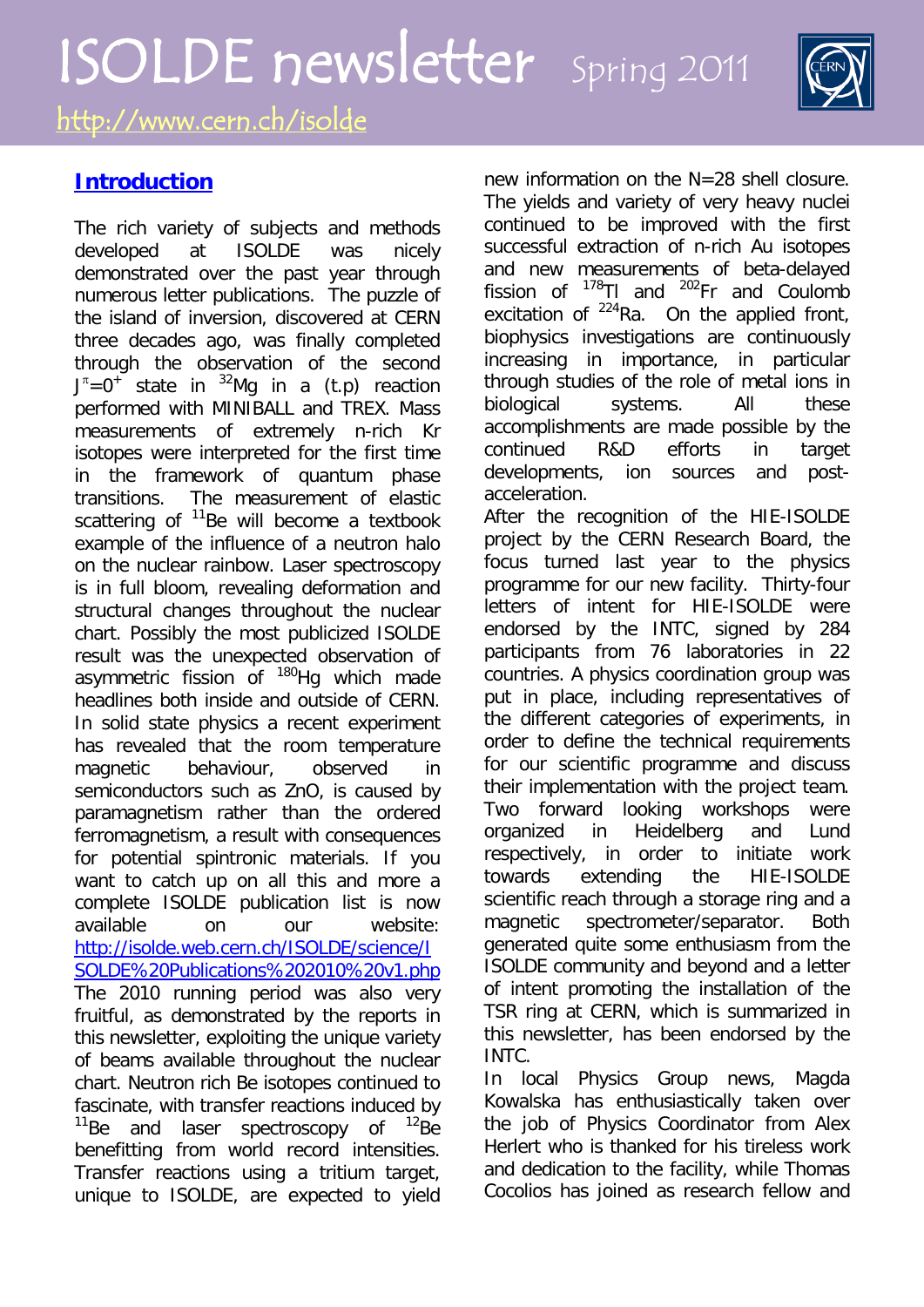

Kara Lynch as new doctoral student. As for myself, the collaboration proposed that I continue as group leader for an additional year, so I should be around until mid-2012. This is also the opportunity to give special recognition to our so-called "long-term" users: senior scientists, post-docs and students who are stationed for extended periods at ISOLDE and whose hugely valuable contribution to the facility and to the group is often taken for granted.

ISOLDE is gearing up for the next running period. The new front-end of the GPS target is undergoing its final tests. The REX vacuum system has been fully renovated, while Faraday cups benefit from an entirely new read-out package. Thanks to the amazing efficiency of Jenny Weterings and the CERN financial team, we have been supporting users through ENSAR since the first day of the contract on Sept. 1, 2010 and will continue throughout the next running period. Many colleagues from around Europe and the world paid us a visit last year at the occasion of the EURORIB10 and HFI-NQI 2010 conferences, both hosted by ISOLDE. This year will culminate with our annual workshop and user's meeting (Dec. 5-7, 2011) which will be the opportunity to celebrate the tenth anniversary of physics with REX, recently documented in a comprehensive review article.

All the CERN accelerators including PSB will be stopped in 2013, so the technical team will do its very best this year and next so you can stock up on data to weather the shutdown. And when you come to ISOLDE for your run, don't forget to send a representative to the weekly group meeting on Wednesday at 14:00 in the visitor's room: we're really interested to learn about your accomplishments!

#### Yorick Blumenfeld

# **Information for Users:**

# **CERN Computer accounts**

As from 1<sup>st</sup> January 2011, when you register as a CERN User a computer account will automatically be created for you. In order to activate your account you should contact the CERN Service desk on 77777. Once your account is activated you will have 5 days in which to follow the computer security course and accept the CERN computing rules via [http://www.cern.ch/account](http://gs-dep.web.cern.ch/gs-dep/groups/sem/ls/ShuttleService/Circuit4/Circuit4_bldg500.htm) .

# **Shuttle bus – Extended hours**

The timetable of the regular CERN weekday shuttle service from the main building 500 to the airport has been extended with the last shuttle now leaving CERN at 19:00. The schedule of the shuttle bus can be found here: [http://gs-dep.web.cern.ch/gs](http://gs-dep.web.cern.ch/gs-dep/groups/sem/ls/ShuttleService/Circuit4/Circuit4_bldg500.htm)[dep/groups/sem/ls/ShuttleService/Circuit4/C](http://gs-dep.web.cern.ch/gs-dep/groups/sem/ls/ShuttleService/Circuit4/Circuit4_bldg500.htm) [ircuit4\\_bldg500.htm](http://gs-dep.web.cern.ch/gs-dep/groups/sem/ls/ShuttleService/Circuit4/Circuit4_bldg500.htm)

# **Dosimetry service**

The dosimetry service has now moved to the ground floor of building 55. The service is open daily 8:30 to 12:00. Please note that the service is closed in the afternoons.

#### Jenny Weterings

# **Remote access to CERN electronic resources**

It is now possible to access directly from your own computer, wherever you are, all electronic journals, dictionaries and encyclopedias that are licensed by the CERN library. To use the service, please follow the instructions at:

[http://library.web.cern.ch/library/Library/re](http://library.web.cern.ch/library/Library/remote.html) [mote.html](http://library.web.cern.ch/library/Library/remote.html)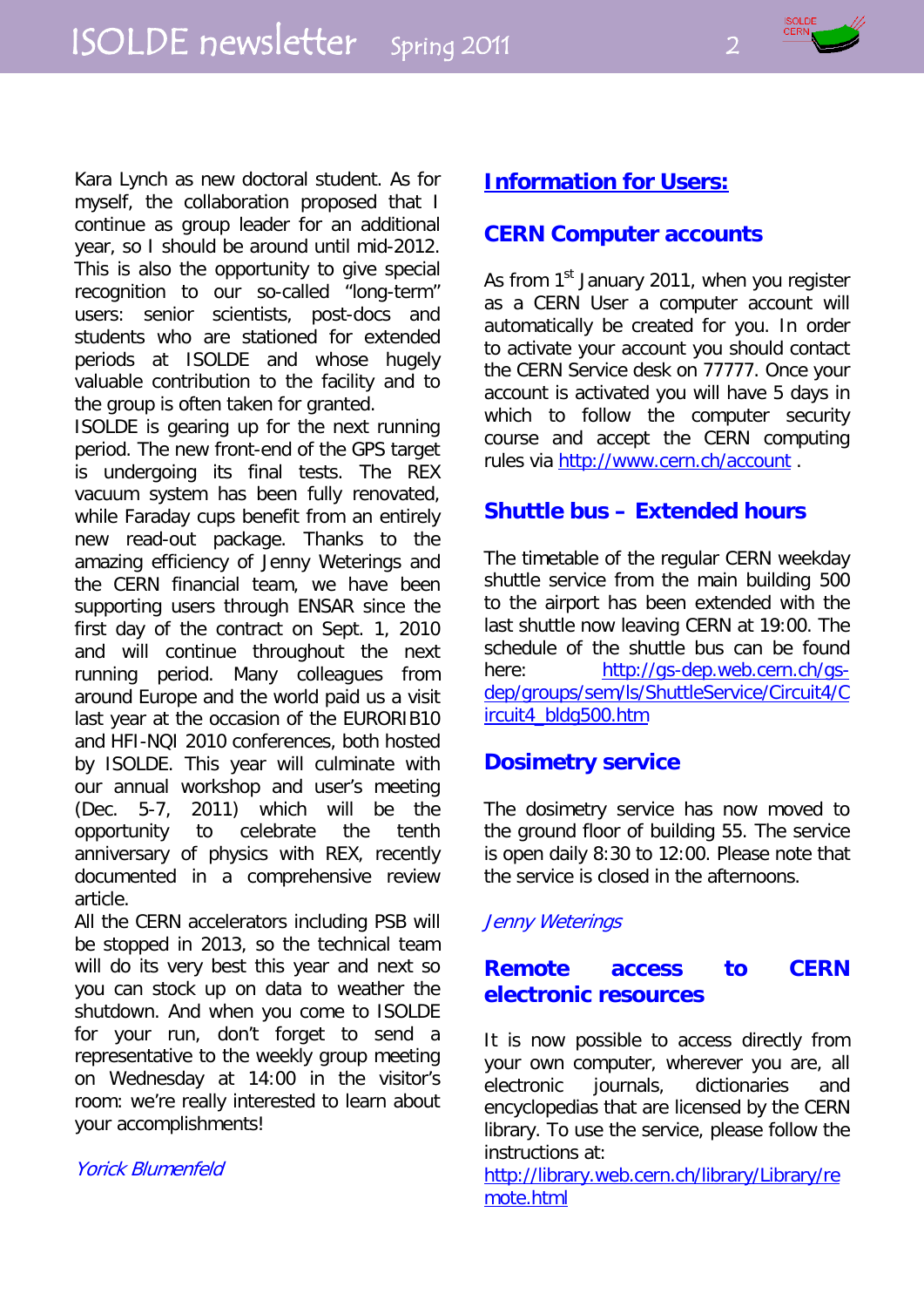# **General Services at CERN**

If you ever spent hours looking for the person to contact when you had to dispose of chemicals used at your ISOLDE experiment, didn't know what to do with wooden pallets, or wanted to know if the piece you ordered has already arrived at CERN, there is now an online portal with a list of CERN General Services and contacts: [www.cern.ch/service-portal.](http://www.cern.ch/service-portal) You can use it to look for the service which interests you, you can report a problem or incident which should be solved, and you can also follow the progress of all your requests submitted online, via email, or by phone (to 77777 or 78888). In addition, there is a short summary of the various services available at [http://gs-dep.web.cern.ch/gs](http://gs-dep.web.cern.ch/gs-dep/services/ListGS_IS_Services.pdf)[dep/services/ListGS\\_IS\\_Services.pdf.](http://gs-dep.web.cern.ch/gs-dep/services/ListGS_IS_Services.pdf)

# **Equipment at the disposal of all experiments**

Following discussions with the CERN radioprotection team, ISOLDE will now provide primary vacuum pumps to all visiting experiments. All teams are kindly requested not to bring their pumps (unless they plan to leave them at ISOLDE for a few years). We also have several spare turbopumps and vacuum gauges which you are welcome to use as well. If you need any of this equipment please contact, a few days in advance, [julien.thiboud@cern.ch](mailto:julien.thiboud@cern.ch) who will maintain the pumps.

In the few last months we have also acquired or rented new electronics modules which will be stored in the ISOLDE hall extension in a dedicated cupboard. You have now at your disposal: Canberra MCA DSA1000 with Genie™2000 interface on a laptop, 2 Ortec 113 preamplifiers for stretching scintillator pulses, 2-channel CAEN N1471A 5.5-kV power supply for Ge and other detectors. Several NIM crates have been also tested and approved by the CERN electronics-pool team. Next to the analog DAQ system, which was described in the 2006 ISOLDE Newsletter, since 2010 we have also a small digital Camac-based DAQ system consisting presently of 2 DGF rev. F modules by Xia, Jorway Camac controller and a PC with the acquisition software developed by the MINIBALL Collaboration. If you would like to use any of these devices, please contact me in advance, as the key of the cupboard is kept in my office.

# **Mid-term storage space for experiments**

Since some time the previous long-term storage (bldg 133) behind ISOLDE does not accept any equipment belonging to the PH Department or to ISOLDE experiments. Instead, a limited space is available in bldg 185 where storage for maximum 2 years can take place. Please contact me if you would like to move there your equipment presently stored in ISOLDE or in the offline lab (bldg 275).

# **ISOLDE Kitchen**

In order to keep the ISOLDE kitchen in good order also during the running period, based on input from the local group, we have implemented new rules for food storage: we have bought two dozen transparent plastic containers which also fit in the fridges. All kitchen users are kindly requested to store their food in the boxes, and label it clearly with their name or experiment name and the date until which they will use it. All food which is not in the boxes, which is not labelled or where the marked date has passed, will be considered as free food for everybody's use. Thank you in advance for respecting this simple rule!

Magdalena Kowalska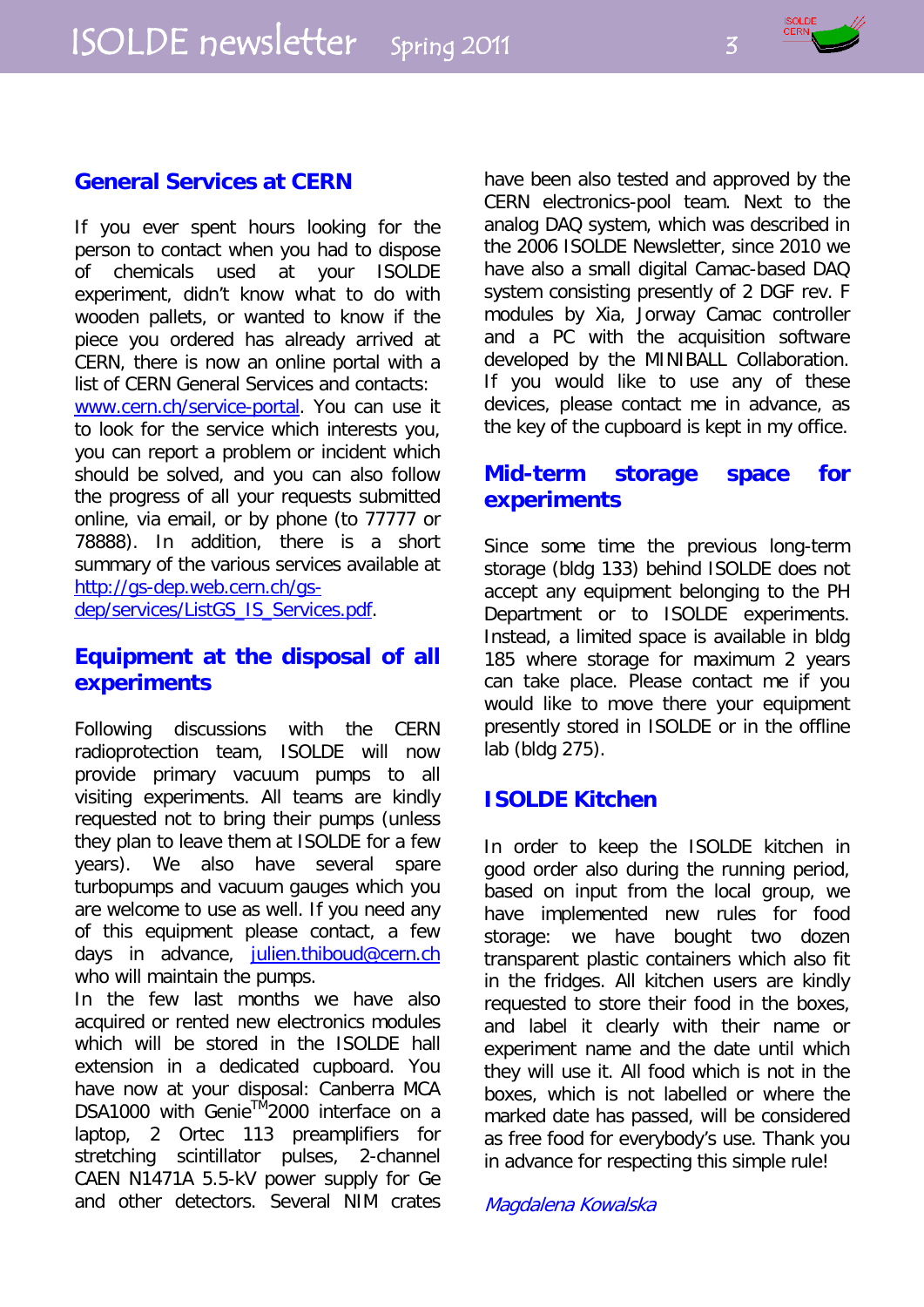

# **IS430: Study of neutron rich Be isotopes**

The third and latest experiment of the IS430 project was performed at ISOLDE in September 2010.

The IS430 experiments were designed to study neutron rich beryllium isotopes through one-neutron transfer and scattering reactions at low energy.  $11Be$  isotopes impacted on a deuteron target with low energy to produce both  $^{10}$ Be and  $^{12}$ Be. The one-neutron transfer enables a study of the inversion of states leading to the breaking of the  $N=8$  magic number in <sup>12</sup>Be through single particle excitations. Furthermore the halo structures in all three nuclei have been investigated.  $11$ Be can be described as a  $10B$ Be core, mainly in the ground state, with a loosely bound neutron. The neutron transfer in the (d,p)-reaction makes it possible to study the two-neutron halo structure of  $12$ Be, while the opposite transfer, leading to the (d,t)-reaction, enables a study of the structure of the <sup>10</sup>Be structure.

REX-ISOLDE was used to produce a  $^{11}$ Be beam at 2.85 MeV/u, and the MINIBALL setup with T-REX for particle detection was used. The experiment ran for four days with an average beam intensity of  $5.5 \times 10^6$  /s, giving a total of almost 400,000 identified protons.

Figure 1 shows the excitation spectra for 10,11,12Be. Clear structures are shown with high statistics, but γ rays are needed to distinguish the excited states in  $^{12}$ Be and removing the background.

Figure 2 shows γ-gated excitation spectra for the  $2^+$  and 1 states in  $^{12}$ Be. Even with the γ-gates, the statistics are more than sufficient to extract cross sections. Angular distributions have been made, but the efficiency of the MINIBALL is still to be finally determined in order to get the correct normalization.



Figure 1: Excitation spectra for <sup>12</sup>Be (top), <sup>11</sup>Be (middle) and  $^{10}$ Be (bottom). Clear structures are seen, but a considerable background is present for  $^{12}Be$ .



Figure 2: Gamma gated excitation spectra for  $^{12}$ Be 2<sup>+</sup>  $(top)$  and 1 (bottom).

Jacob Johansen, IFA

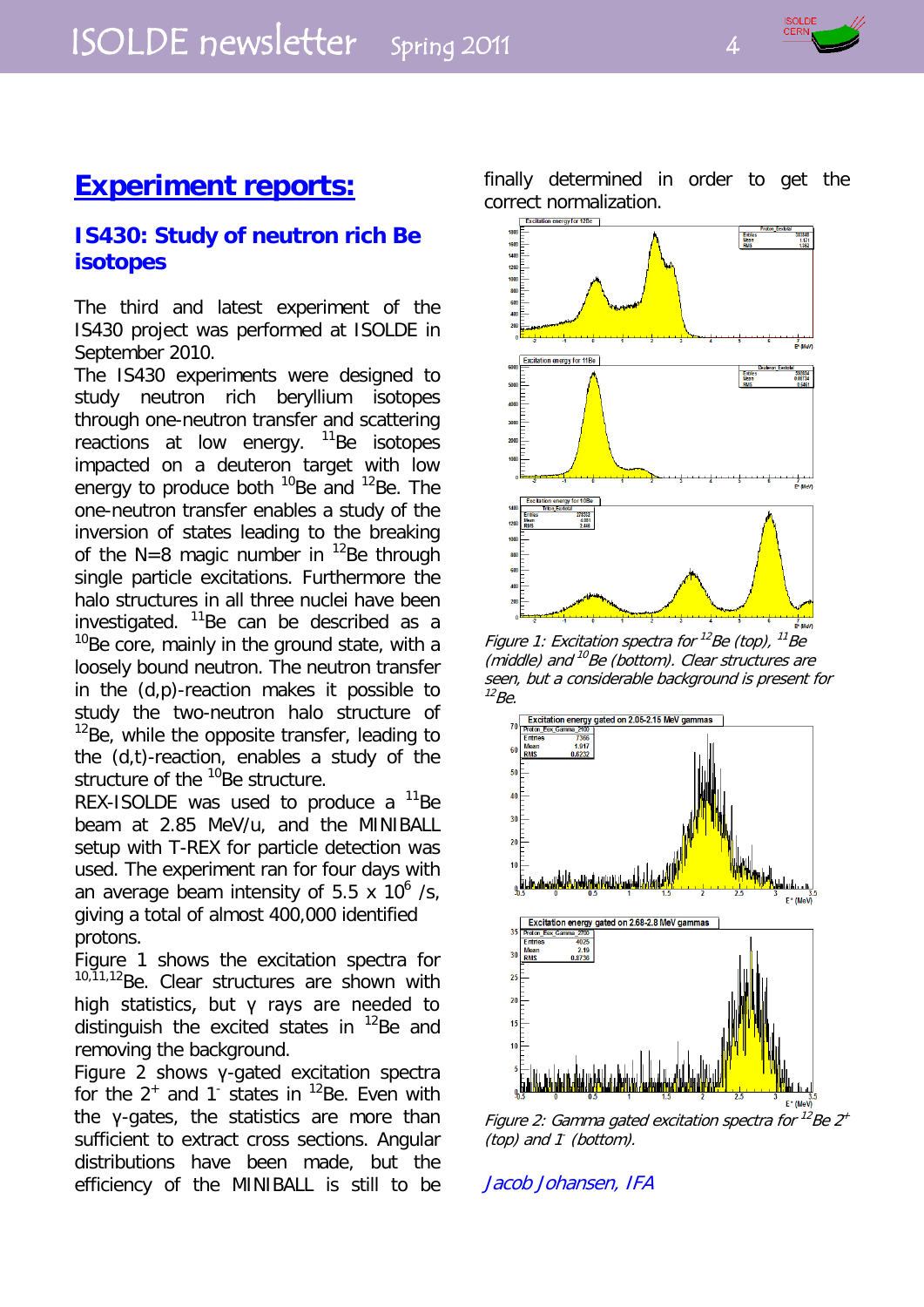

# **IS433: A Penning Trap simulation program for the WITCH experiment that utilizes a Graphics Card to calculate Coulomb interactions**

The WITCH setup at ISOLDE is designed to search for exotic interactions in the weak interaction Hamiltonian by measuring the beta neutrino angular correlation coefficient, a, very precisely (order of 1 %) [1]. Since the neutrino is difficult to observe, the recoil energy spectra after beta decay will be measured and used to extract a and deduce limits on scalar currents. Therefore WITCH combines two Penning traps (one to prepare the ion cloud and one to store it as the radioactive source for the measurements), with a retardation spectrometer to probe the energy after the decay [1]. To determine  $a_i$ , the measured recoil energy spectra will be fitted with spectra generated by a particle tracking routine [2]. The input of this tracking routine will be the positions and velocities of the ions in the WITCH upper Penning Trap. In order to generate correct spectra that will lead to a precise determination of  $a_i$ one has to know the cloud's initial velocity-, and energy distribution. Since the ion cloud consists of  $10<sup>6</sup>$  ions, calculating the Coulomb interaction between all particle pairs will dominate the simulation time. To this end the *Simbuca* simulation package was developed [3].

Simbuca speeds up the simulation time tremendously by calculating the Coulomb interaction on a graphics card and was initially developed for the WITCH experiment. The program also incorporates three realistic buffer–gas models, the possibility of importing realistic electric and magnetic field maps and different order integrators with adaptive step size and error control. Thanks to the program's modularity, certain parts of it can be used for simulations of charged particles in other environments like RFQs, Paul traps, or gas collision investigations. The software is released under the GNU General Public License and is free for use [4].

In 2007, an optimized algorithm for N-body simulations was presented [5]. The idea behind this approach is to accelerate the calculation of the N-body gravitational interaction by calculating the exerted force on a Graphics Processing Unit (GPU). Three characteristics of the calculation make it well suited for this approach. First, the calculation of pair wise interaction is relatively simple, because only 20 floating point operations are needed to calculate the Coulomb force between two particles. Second, each particle interacts with all the other particles and hence parallelism is straightforward. Third, in 2006, CUDA, a Clike programming language for GPUs, was developed which allows programming without the need for in-depth knowledge of any graphics library. All this renders the GPU very well suited to calculate the Coulomb interaction. Hamada and Iitaka developed the Chamomile scheme to calculate gravitational N-body interactions on a programmable graphics card and implemented this in the *Cunbody-1* library [5].

Since the Coulomb force and the gravitational force have the same structure one can scale the output of the library to obtain the Coulomb force between the ions, as is done in Simbuca.

To evaluate the gain from applying the Chamomile scheme to a GPU, simulations were performed for different numbers of particles with the Coulomb interaction using both a CPU and a GPU. The test system consisted of an Intel i7@3.07 GHz, 8 GB RAMDDR2, a 64-bit SUSE 11.1 operating system and a GPU with a GTX 470 chipset. Figure 1 shows the factor that is gained in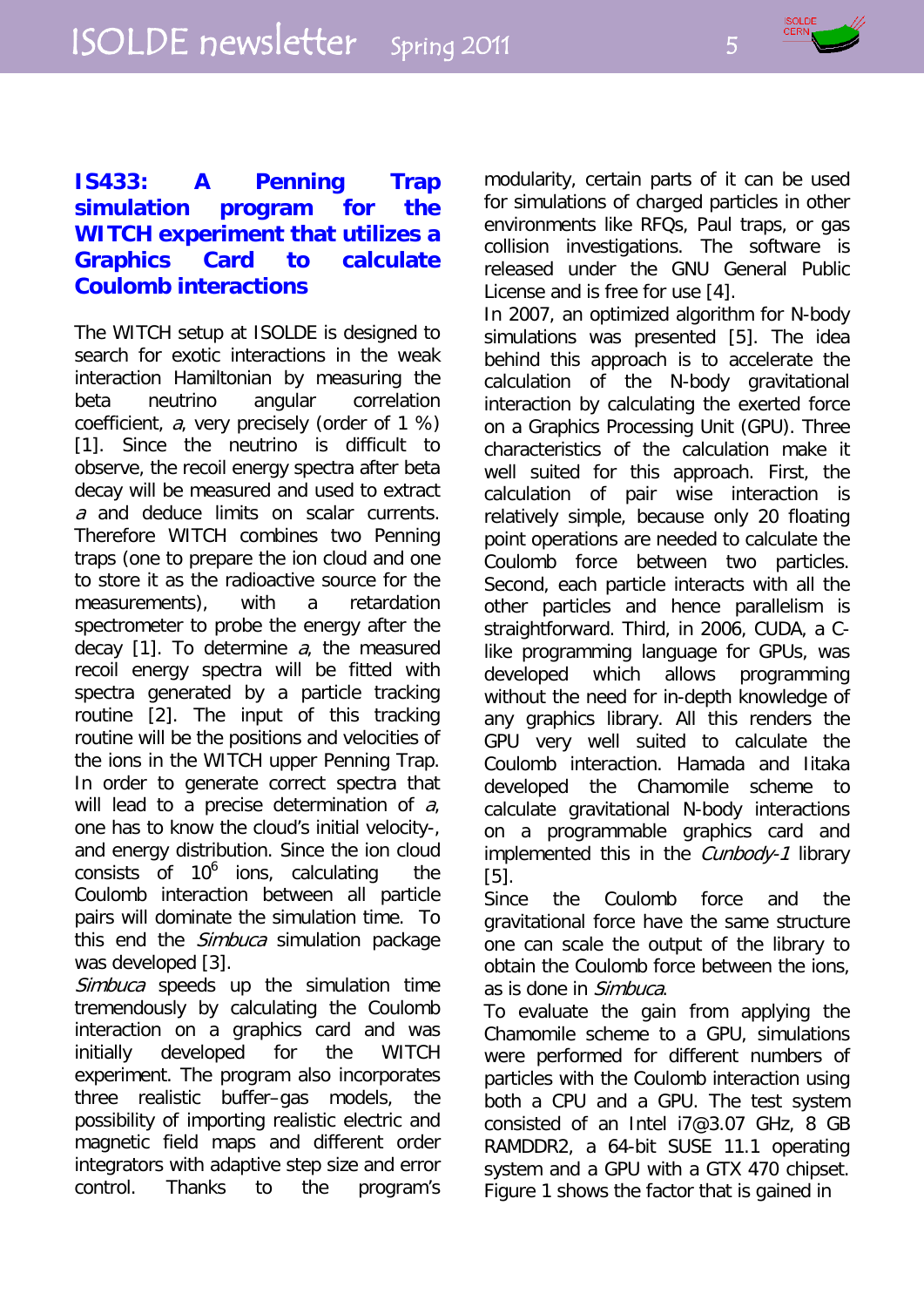



Figure 2: The x-axis represents the number of particles that are simulated. The y-axis marks the factor that is gained in time when using a graphics card instead of a conventional CPU (the Coulomb interaction on a CPU is computed on a single core). As can be seen, the GPU is a factor of 50 faster if 1000 particles are simulated. This gain factor increases if more particles are simulated.

time when using a GPU.

To get an idea of the performance, 10 000 particles moving for 100 ms in a buffer–gas filled Penning trap were simulated. This was found to take 5.5 days of simulation time on a GTX 470 GPU. From extrapolation, one can conclude that doing the same simulation on a CPU would take roughly 4.5 years.

Furthermore three different, collision models are implemented in Simbuca as well. The Langevin model calculates the collision chance based on the polarizability of the buffer–gas atoms. The  $K_0$  model determines the collision probability using the experimentally known ion mobility data. The third and last model is the SIMION HS1 model[6]. This model compares the distance that an ion travelled in the gas with the mean free path to determine the collision chance. It was shown that both the Langevin and the K<sub>0</sub> model simulate the behavior of the experimental data better than the HS1 model that is commonly used in SIMION, see figure 7 in [3].

Simbuca is a versatile package that is easy to use, powerful and calculates Coulomb interactions between particles on a graphics card to speed up the simulation time tremendously. Simbuca can be utilized on a normal CPU as well and can be applied to simulate charged particles in Paul traps or RFQs with minor modifications. The software is released under the GNU General Public License and can be downloaded for free [4].

[1]: M. Beck et al. (2011) accepted for Eur. Phys. Jour. A<http://arxiv.org/abs/1008.0207v1> [2]: F. Glück, to be published [3]: S. Van Gorp et al., accepted in Nucl. Instr. and Meth. (2011) http://dx.doi.org/10.1016/j.nima.2010.11.032

[4]: http://sourceforge.net/projects/simbuca/ [5]: T. Hamada, T. Iitaka, (2007), <http://uk.arxiv.org/abs/astro-ph/0703100>

[6]: A.D. Appelhans and D.A. Dahl, Int. J. Mass. Spectrosc. 216(3) (2002) 269-284

S. Van Gorp

# **IS443 & IS501: Paramagnetism in Fe/Mn implanted ZnO**

Since dilute magnetic semiconductors obtained by doping of e.g. ZnO with 3dmetal impurities were theoretical predicted by Dietl et al., [1] this field has in recent years become a major research focus, due to their potentiality as semiconductorcompatible magnetic components for spintronic applications.

Experimentally, controversial results have been obtained and common understanding on the ZnO magnetic properties is lacking [2, 3]. Some groups have suggested unintentional precipitation of 3d-metal impurities to be the source of at least some of the positive findings of dilute magnetism [4].

Samples of interest are implanted using a short-lived radioactive ions ( $57$ Mn,  $T_{\frac{1}{2}}$  = 1.5 min) where the total implanted dose is held below  $10^{-4}$  at. % allowing us to study truly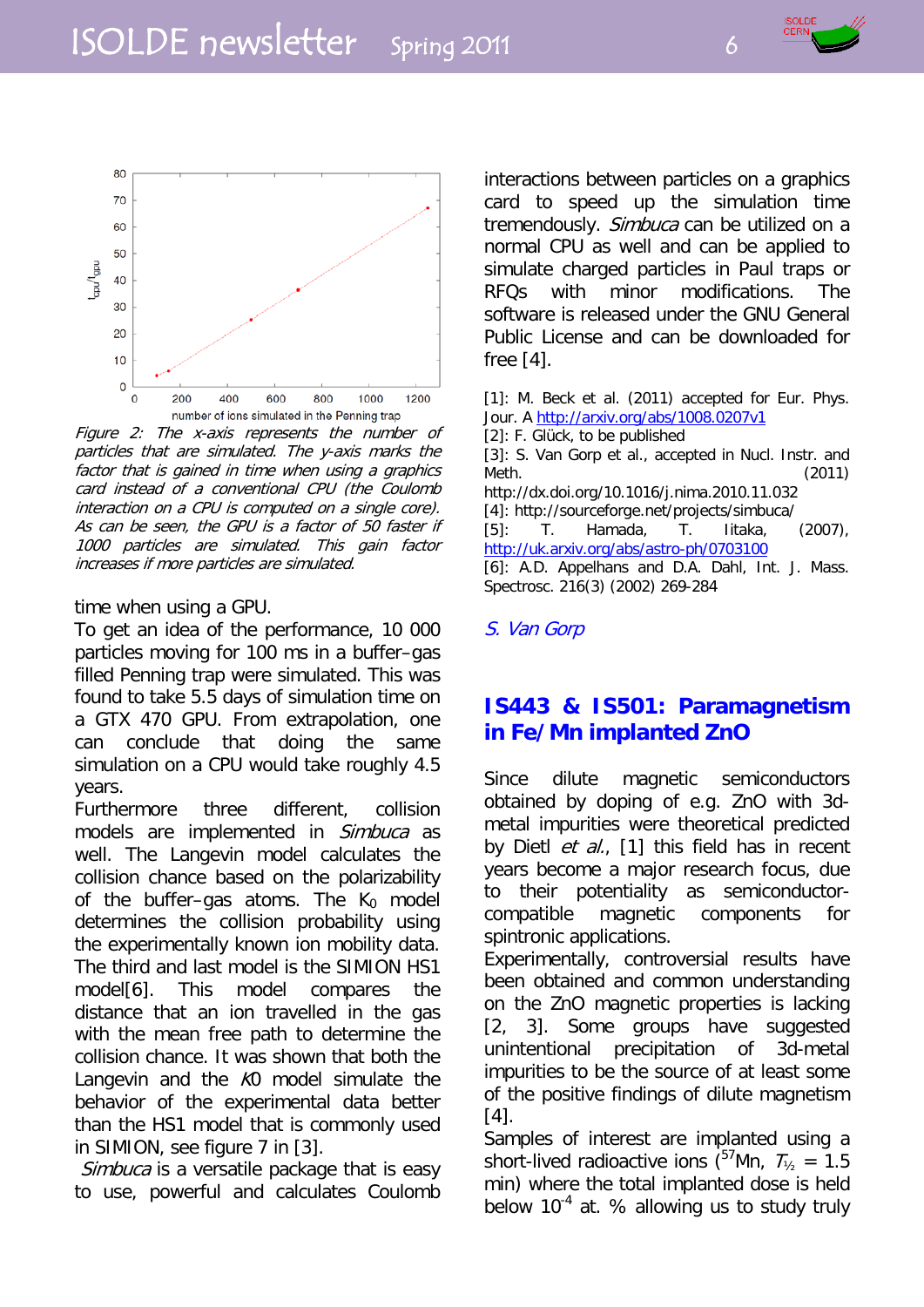

dilute systems and avoid any potential precipitation. The <sup>57</sup>Mn decays to the Mössbauer state of  $57$ Fe and the hyperfine interactions of the Fe nuclei are studied using resonance detectors sensitive to the 14.4 keV emitted gamma radiation. The probed hyperfine interactions include (amongst others) determination of the valence state of Fe and magnetic interactions.

The central part of all spectra is dominated by lines originating from substitutional  $Fe^{2+}$ (D2) and interstitial Fe (D3). The spectrum obtained without external magnetic field, show lines from the magnetic hyperfine interactions on the wings of the spectrum, but the origin of the interactions is difficult to determine. In a sufficiently large external magnetic field  $(B_e > 0.3 \text{ T})$ , the electronic states decouple from the nuclear states, and the lines can be interpreted in terms of sextet lines originating from three electronic Kramer doublets  $(S_7 = \pm 1/2, \pm 3/2)$  and  $±5/2$ ), due to slow-paramagnetic relaxation of  $Fe<sup>3+</sup>$ . This interpretation of the obtained spectra is also valid in the angle dependent measurements, where the sextets from the three Kramer doublets show the expected angular dependence of the relative intensity ratios.

This slow paramagnetic state is evidence that the spin of the  $Fe<sup>3+</sup>$  is not coupled to the defects created in the implantation process (which should lead to fast spin-spin relaxations) and demonstrates that individual dilute Fe atoms themselves are not the seed of magnetism in dilute magnetic semiconductors.



Fig. 1: <sup>57</sup>Fe Mössbauer spectra obtained after implantation of 57Mn in ZnO single crystals at room temperature under the conditions indicated (adapted from [5]) The measurements in external magnetic field are obtained by placing the sample (indicated in yellow) on a permanent (rotating) magnet (indicated in gray).

The spin-lattice relaxation rate of  $Fe<sup>3+</sup>$  in ZnO is comparatively different from other studied materials in light of its temperature dependence (cf. Fig 2).

While the results obtained for  $Fe<sup>3+</sup>$ impurities in  $\alpha$ -Al<sub>2</sub>O<sub>3</sub> (and MgO [6]) show the expected  $7^2$  dependence at elevated temperatures  $(T > \theta_0/3, \theta_0)$  the Debye temperature of the material), the results for  $Fe<sup>3+</sup>$  in ZnO show an unexpected different temperature dependence.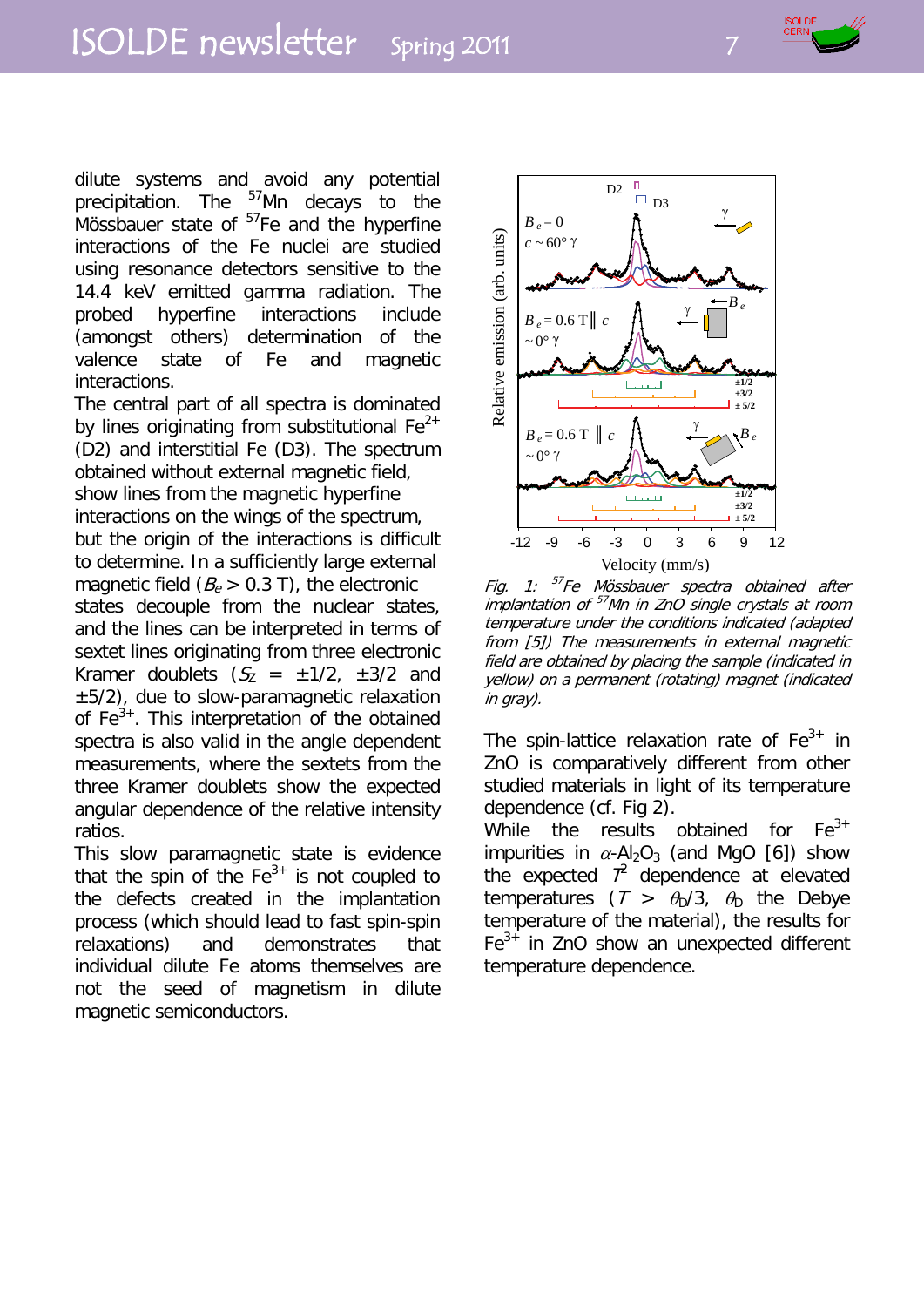

Fig. 2: Spin-lattice relaxation rate of  $Fe<sup>3+</sup>$  determined from temperature dependent measurements [6], showing data for  $Fe^{3+}$  in ZnO [7, 8]  $\alpha$ -Al<sub>2</sub>O<sub>3</sub> [9] and MgO[6]

#### References:

[1] T. Dietl et al., Science **287** (2000) 1019.

[2] A. Koji, Science **312** (2006) 1883.

[3] Ü. Özgür et al., J. Appl. Phys. **98** (2005) 041301.

[4] K. Potzger and S. Zhou, Phys. Status Solidi B **246** (2009) 1147.

[5] H. P. Gunnlaugsson et al., Appl. Phys. Lett. **97** (2010) 142501.

[6] T. E. Mølholt et al., Hyp. Int. **197** (2010) 89.

[7] H. P. Gunnlaugsson et al., Hyp. Int. **197** (2010) 43.

[8] J. Tribollet et al., Europhys. Lett. **84** (2008) 20009.

[9] H.P. Gunnlaugsson et al., Hyp. Int. **198** (2010) 5

H.P. Gunnlaugsson

## **IS447: First extraction of neutron-rich gold isotopes at ISOLDE**

An experiment with the aim of studying long-lived, isomeric excited states in the<br>neutron-rich  $^{201,203,205}$ Au (N=122-126) neutron-rich  $^{201,203,205}$ Au (N=122-126) isotopes [1] was performed at ISOLDE in September 2010. It was expected that similarly to <sup>205</sup>Au [2], the <sup>201,203</sup>Au isotopes exhibit long-lived 11/2- proton-hole isomeric states, possibly with lifetimes of several seconds.

Gold nuclei were produced during spallation of a Uranium Carbide target at ~2000 °C, impacted by a  $\sim$ 1.6 μA primary beam of 1.4 GeV protons provided by the PS-Booster at CERN. The gold atoms were selectively ionised by the Resonant Ionisation Laser Ion Source (RILIS). A three-step ionisation scheme was previously developed [3]. The secondary beam was accelerated via highvoltage (40 kV) towards the High Resolution Separator (HRS), used to select and transmit reaction products with particular mass A. Finally the ions were transported to a measurement station and implanted onto a magnetic tape for a number of seconds, before being moved into view of two HPGe detectors and one mini-orange spectrometer where data was collected for between 10-50 s. The activity was then moved away and the process repeated multiple times. The mini-orange spectrometer consisted of 6 permanent magnets and a liquid nitrogen cooled Si(Li) detector. The absolute efficiencies of each HPGe detector were 0.5-3.0 % and 0.2-1.5 % for photon energies between 122 - 1408 keV. A digital data acquisition system was used. A similar setup was used by A.Y. Deo et al in a previous study [4].

The beta decay of the ground-states of <sup>201</sup>Au and <sup>202</sup>Au have been observed. Known γ-ray transitions in the nuclei <sup>201</sup>Hg and  $^{202}$ Hg have been identified [5-6], as shown in figure 1. For A=201, γ-rays with energies 527, 543, 553 and 613 keV were observed. For A=202, γ-rays with energies 440 and 908 keV were observed in the single spectrum, as well as 908, 1125 and 1306 keV transitions in coincidence with the 440 keV γ-ray.

The spectrum measured with the miniorange spectrometer for the A=201 mass setting is shown in figure 2. With RILIS deactivated (blue plot), the spectrum is dominated by the internal conversion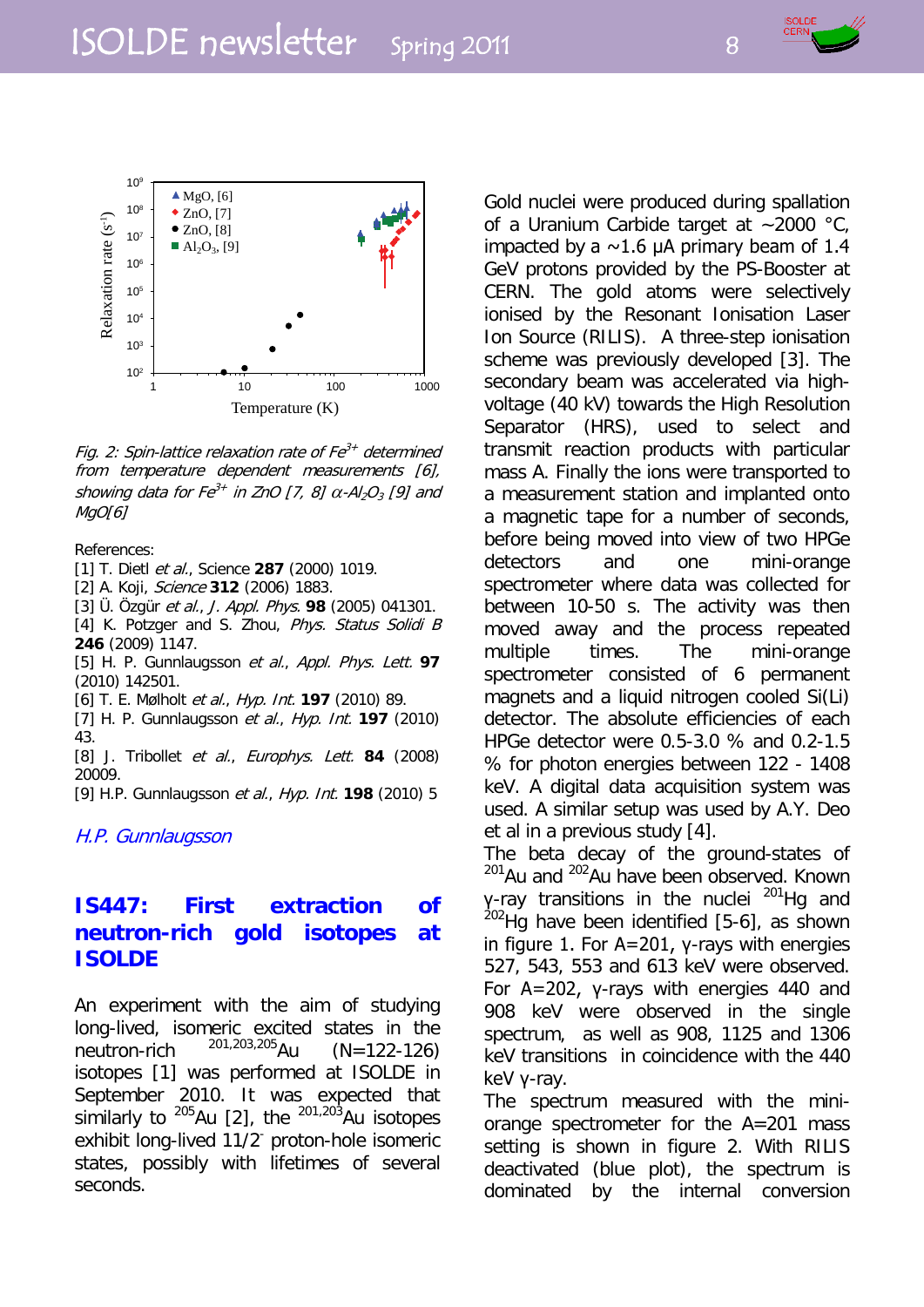transitions associated to the decay of a 13/2<sup>+</sup>, 60.8(18) s isomeric state in  $^{201}$ Pb via 29.1 keV transition [5]. However, with RILIS activated (red plot) these transitions are superimposed upon a large continuum associated to the β decay of  $^{201}$ Au. Time spectra were independently taken by 'inhouse' ISOLDE β-detectors (see figure 3). With RILIS deactivated, the decay showed only a short-lived,  $t_{1/2}$  =59(3) s, component, which is the half-life of the  $^{201}$ Pb isomer. With RILIS activated, the short-lived component and a much longer-lived component were observed, the latter with  $t_{1/2}=25(2)$  min, which is consistent with the ground state half-life, 26.0 (8) min [5], of  $^{201}$ Au.



Figure 1. Delayed γ-ray spectra associated with the mass settings A=201 and A=202. The labelled peaks correspond to known y-rays from the  $\beta$  decay of  $^{201}$ Au and  $^{202}$ Au into  $^{201}$ Hg (top panel) and  $^{202}$ Hg (bottom), respectively.

Based on the measured γ-ray spectra, the intensity of the implanted  $201$ Au and  $202$ Au were estimated to be  $\sim 6x10^4$  s<sup>-1</sup> and  $\sim$ 2x10<sup>3</sup> s<sup>-1</sup>, respectively (for 1.6  $\mu$ A proton beam). No γ-rays from the decay of the more exotic <sup>203-205</sup> Au nuclei were observed, and their beam intensities will be determined from the β continuum spectra taken with the mini-orange spectrometer.

In <sup>201</sup>Au the πh<sub>11/2</sub><sup>-1</sup> state can have lifetimes in order of seconds or in order of hundreds of microseconds depending whether the predicted  $7/2^+$  state is above or below the 11/2- at 594(5) keV [5]. The transition from the isomer is expected to be much more intense than the γ lines from the β decay of the ground-state [5]. Assuming a relatively fast release of the gold nuclei from the target, the non-observation of the 594(5) keV γ-ray transition suggests that the halflife of this state is much shorter than seconds, i.e. the yrast  $7/2^+$  state is below the 11/2<sup>-</sup> isomer.

The study was performed as part of a collaboration between the University of Surrey (Guildford, UK), IFIC (Valencia, Spain), Complutense University of Madrid (Madrid, Spain), The University of Manchester (Manchester, UK) and Osaka University (Osaka, Japan). The expert assistance of the ISOLDE and RILIS staff is gratefully acknowledged.



Figure 2. Delayed electron spectra associated with the mass setting  $A = 201$  as measured with the miniorange spectrometer. The red and blue plots correspond to data collected with and without laser ionization of the gold nuclei, respectively. With the laser activated, a large continuum from the  $\beta$  decay of 201Au is observed.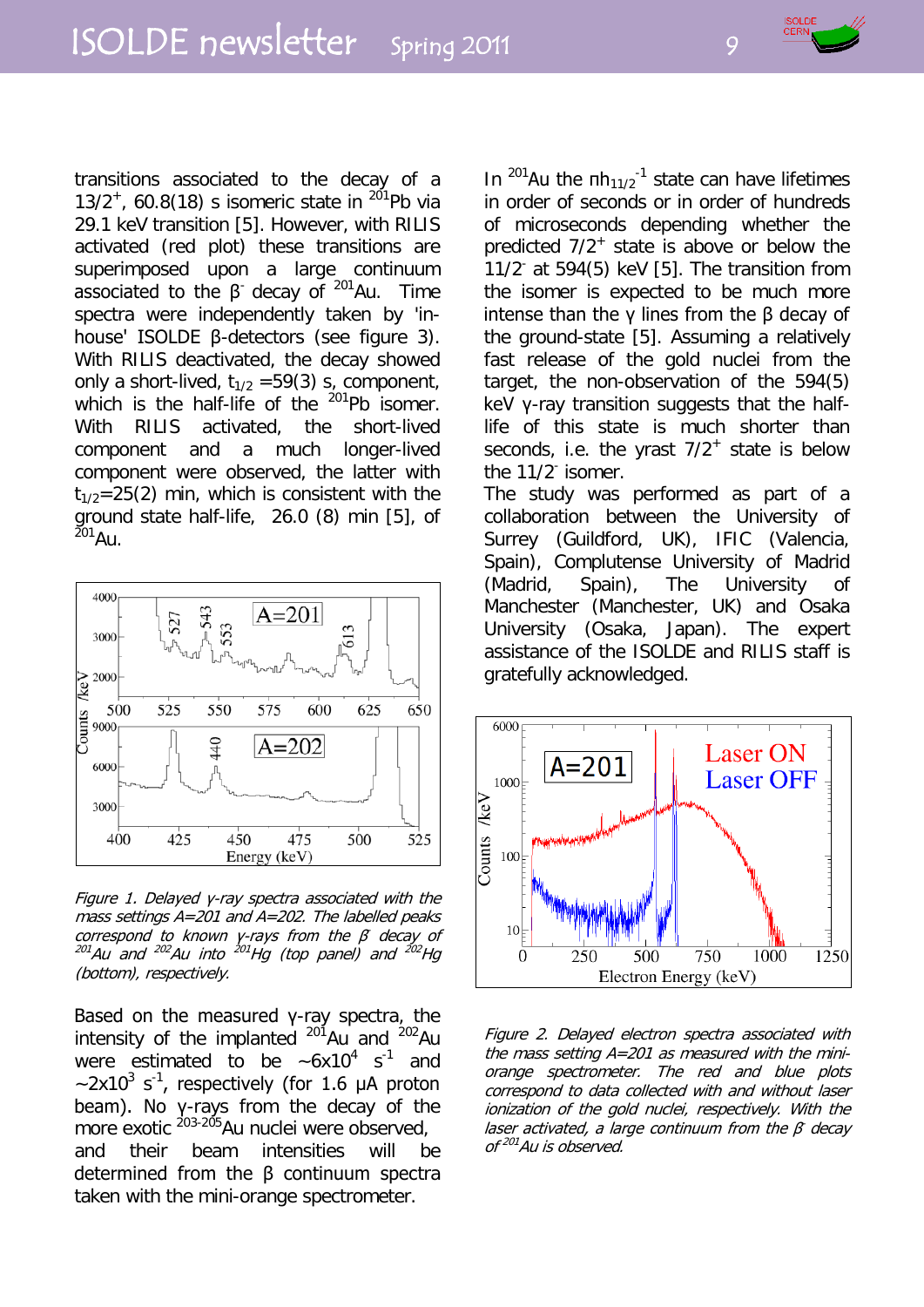



Figure 3. Time spectrum associated with the mass setting A=201 as measured with the ISOLDE Si detectors. The red and blue plots correspond to data collected with and without laser ionization of the gold nuclei respectively. With the laser activated, both 'fast' and 'slow' decay components are clearly observed, the latter having  $t_{1/2}=25(2)$  min, consistent with the ground state,  $t_{1/2} = 26.0(8)$  min [5], of  $201$  Au.

[1] Zs. Podolyák et al, CERN-INTC-2006-021, INTC-P-212 (2006).

[2] Zs. Podolyák et al, Phys. Lett. B 672 116 (2009) 116.

[3] B.A. Marsh et al, Hyperfine Interact. 171 (2006) 109.

[4] A.Y. Deo et al, Phys. Rev. C 81 (2010) 024322.

[5] F.G. Kondev, Nuclear Data Sheets 108 (2007) 365.

[6] S. Zhu et al, Nuclear Data Sheets 109 (2008) 699.

Michael Bowry

#### **IS449: Isotope shift measurement of 12Be**

The nuclear charge radius of  $^{12}$ Be is of great interest for several reasons: First of all, it is the connecting nucleus between the oneneutron halo nucleus  $11$ Be and the fourneutron halo <sup>14</sup>Be. Furthermore, it is an  $N=8$  shell-closure isotone, where clear evidence for a breakdown of the shell closure has previously been reported [1].

Finally, recent measurements using elastic proton scattering in inverse kinematics indicated an extended matter distribution



Fig. 1: Fluorescence spectra of <sup>12</sup>Be in collinear (left) and anti collinear (right) excitation.

[2]. The charge radius will provide a modelindependent benchmark for nuclear structure studies and combined with theoretical calculations it can provide a signature of whether  $^{12}$ Be's structure is more of  $p^2$ - type or of  $s^2$ - &  $a^2$ -character. In the first case, the charge radius is expected to be smaller than that of  $11$ Be whereas in the second case it should be similar or even larger [3].

Whilst IS 449 measured the charge radii of the isotopes  ${}^{7}$ Be to  ${}^{11}$ Be successfully in 2008, a measurement of  $^{12}$ Be at that time was not feasible since this isotope is only produced with rates that are roughly three orders of magnitude smaller than the yields of <sup>11</sup>Be. Hence, we decided to adapt the technique of ion-photon coincidence to reduce background and increase our sensitivity. Additionally the measurements



Fig. 2: Nuclear charge radii of the beryllium isotopes  $7B$ e to  $11B$ e from 2008 and 2010 measurements.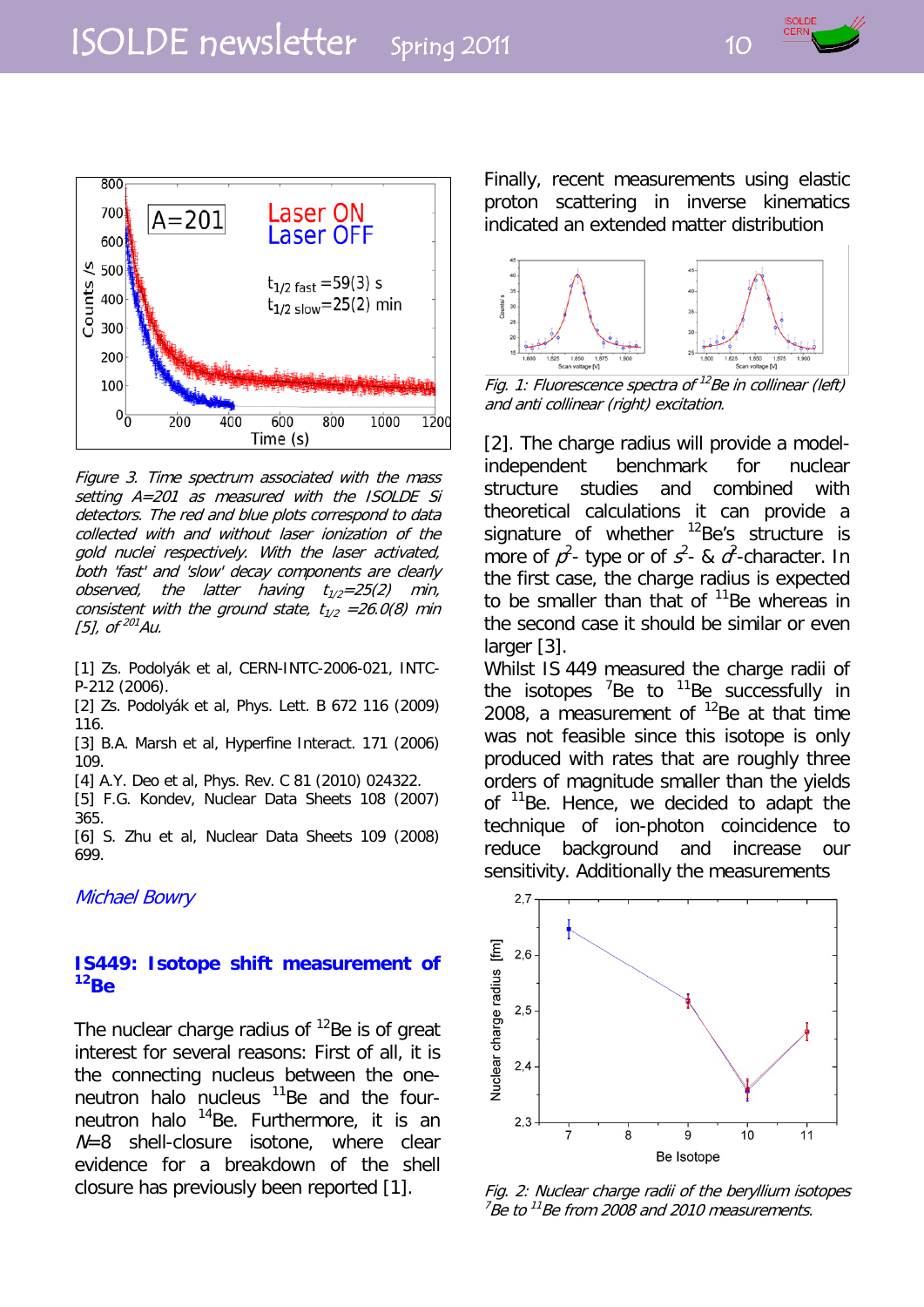were gated to each proton pulse, due to the short half-live of  $12$ Be (20 ms). With this technique, we were able to record resonances of <sup>12</sup>Be in the D<sub>1</sub> (2s<sub>1/2</sub>  $\rightarrow$  2p<sub>1/2</sub>) and  $D_2$  (2 $s_{1/2} \rightarrow 2p_{3/2}$ ) atomic transitions in Be<sup>+</sup>. To overcome the systematic uncertainties in the isotope shift measurements caused by the 10<sup>-4</sup> uncertainty of the acceleration voltage, absolute transition frequencies  $v_c$  and  $v_a$  in collinear and anti collinear geometry, respectively, were measured and combined to obtain the absolute transition frequency  $v_0 = (v_c \, v_a)^{1/2}$  in the rest frame of the ion. More details on the frequency-comb based laser system can be found in [4]. Resonance lineshapes of the isotope <sup>12</sup>Be in the  $D_1$  transition are presented in Fig. 1. Such a measurement of  $^{12}$ Be took about 2 hours and in total 25 similar resonances in the  $D_1$  and 15 in the  $D_2$  line were recorded. We were also able to remeasure the isotope shifts of  $10,11$  Be during the beamtime and results are shown in Fig. 2. An excellent agreement with the data from the 2008 campaign is observed. Furthermore, we were able to reduce the uncertainties by a systematic investigation of recoil-induced shifts and a direct link of our reference Rbclock to the GPS time standard. Analysis of the  $12$ Be isotope shift is still ongoing, but a similar uncertainty to that of the other isotopes is expected.

#### *We thank the ISOLDE technical group for support.*

- [1] A. Navin et al., Phys. Rev. Lett **85**, 266 (2000).
- [2] S. Illieva, PhD Thesis, University of Mainz (2009). [\(http://ubm.opus.hbz](http://ubm.opus.hbz-nrw.de/volltexte/2009/1890/)[nrw.de/volltexte/2009/1890/\)](http://ubm.opus.hbz-nrw.de/volltexte/2009/1890/)
- [3] Thomas Neff, GSI, private communication
- [4] W. Nörtershäuser et al., Phys. Rev. Lett. 102. 062503 (2009).

W.Nörtershäuser for the BeTINa and COLLAPS collaborations

# **IS466: Identification of betadelayed fission in 178Tl and 202Fr**

A dedicated program of beta-delayed fission (ßDF) studies in the very neutron-deficient lead region was initiated at ISOLDE in 2008 (IS466 experiment). The feasibility of such studies was proven and a very unexpected result – an asymmetric fission massdistribution in the BDF of the <sup>180</sup>TI isotope was obtained [1].

As a continuation of this program, a new experiment has been carried out in 2010 in which the isotopes  $^{178}$ Tl and  $^{202}$ Fr were studied. The same experimental setup (a Windmill system) as used in the previous run was also used in the new run. The uniqueness of ISOLDE for these studies is that it provides pure Tl beams, using a combination of the resonance ionization laser ion system (RILIS) and mass separation (GPS or HRS).

The neutron-deficient isotope <sup>178</sup>Tl was produced via the spallation of a  $UC_x$  target, resonantly ionized and mass separated by the GPS. The pure beam of  $178$ Tl ions with an average intensity of  $~1$  ion/s was implanted on a thin  $(20 \mu g/cm^2)$  carbon foil of the Windmill system. Alpha decays and fission events were detected by one silicon detector installed behind the foil. Two HPGe detectors recorded the emitted gamma rays, allowing for the measurement of particle-gamma/X-rays coincidences.

During the run approximately  $10<sup>4</sup>$  alpha and beta decays of  $178$ Tl were recorded. The much higher statistics recorded in this experiment compared to the previous study on this isotope by Rowe et al [2], and the possibility to measure alpha-gamma coincidences, will allow a more detailed investigation of this isotope to be performed.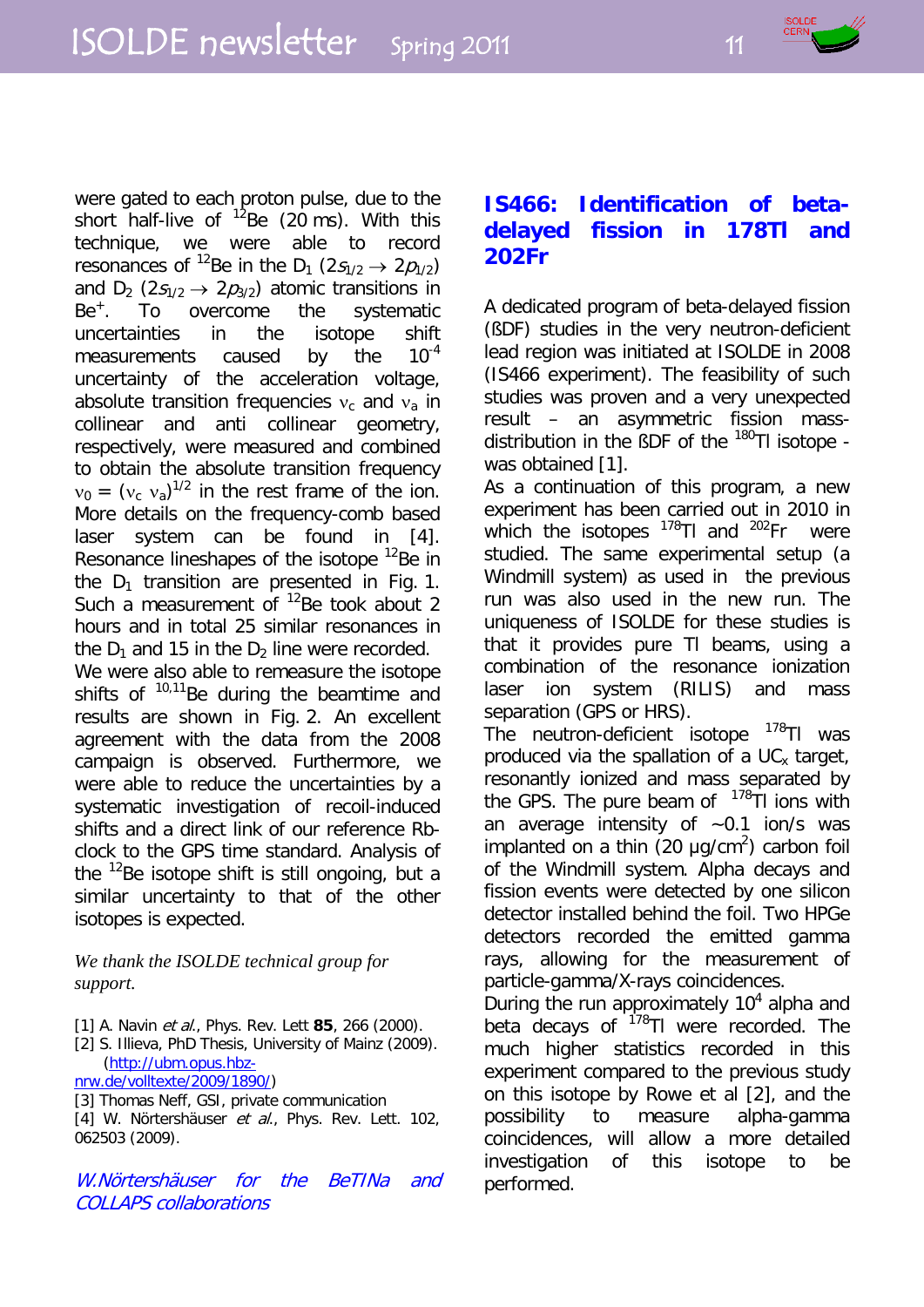

For the first time the BDF of  $178$ TI has been identified with 8 fission events detected in the range of 40-90 MeV, which will allow the deduction of the  $\Box$  probability for this isotope.

The isotope <sup>202</sup>Fr was also studied in this experiment using a surface-ionized beam of ~60 ions/s. Very high statistics were collected for alpha decay  $(1.7\times10^6)$  alpha decays). Fig.1 shows alpha-decay spectrum measured in the Si detector, which demonstrates that only decays of <sup>202</sup>Fr and its direct daughters  $(198)$ At, after alphadecay) and  $^{202}$ Rn (after beta decay) have been observed. Using the alpha-gamma coincidence measurements a detailed decay scheme of  $^{202}$ Fr and  $^{198}$ At will be constructed.



Fig.1: Alpha spectrum collected during the  $^{202}$ Fr measurements.



Fig.2 : 34 fission event attributed to  $\beta$ DF of  $^{202}$ Fr

The ßDF has also been identified for the first time for this isotope with 34 fission events observed in the range of 40-90 MeV, see Fig.2. The ßDF branching ratio and its probability will be deduced. The data analysis is ongoing.

#### **References:**

[1] A. N. Andreyev et al. PRL **105**, 252502 (2010) [2] M. W. Rowe et al. Phys. Rev. C **65**, 054310 (2002)

A. Andreyev on behalf of IS466 collaboration

#### **IS475: Octupole Collectivity – Coulomb Excitation of 224Ra**

There is considerable theoretical and experimental evidence that atomic nuclei can assume reflection asymmetric shapes that arise from the octupole degree of freedom [1]. From a microscopic point of view, the wave functions of low-lying 3 octupole excitations must contain components which include the intruding unique parity state (l,j). Because of the nature of the octupole-octupole interaction in nuclei, strong octupole correlations arise when the Fermi level lies between this intruder subshell and a subshell with ∆j, ∆l=3, giving rise to [l, j; l-3, j-3] particlehole configurations at relatively low excitation energies. The strongest correlations occur near the proton numbers  $Z = 34$ , 56 and 88 and the neutron numbers  $N = 34, 56, 88$  and 134 where, for the heaviest nuclei, an octupole deformation can occur in the ground state. Indeed, at these values of Z and N, nuclei exhibit phenomena associated with reflection asymmetry such as odd-even staggering of the positive- and negativeparity yrast bands in even-even nuclei [2], parity doublets in odd mass nuclei [3]; and enhanced E1 moments due to a division of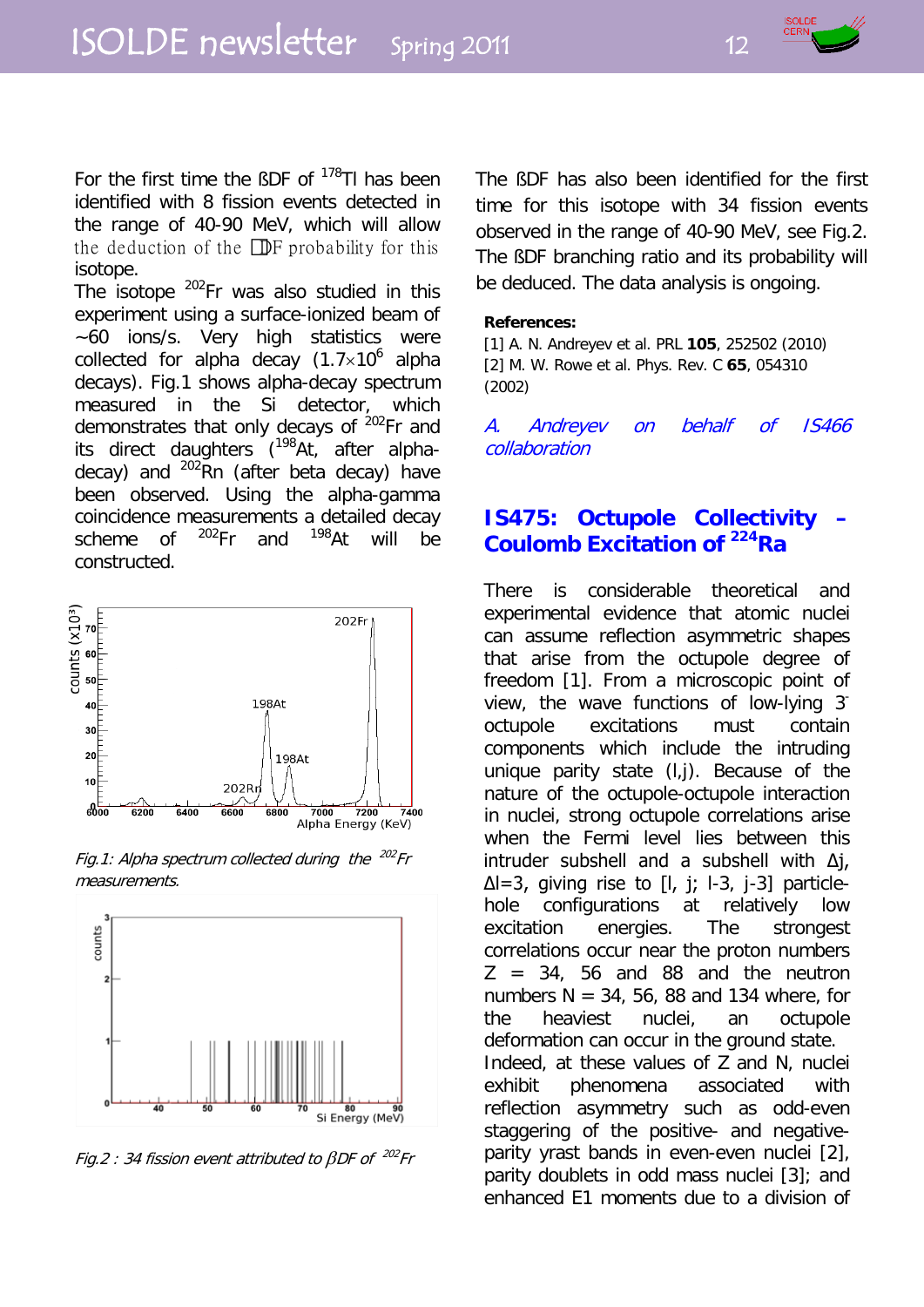

the centres of charge and mass [4]. The only observable that provides unambiguous and direct evidence for enhanced octupole correlations in the nuclei is the E3 matrix element [5,6], and the measure of octupole correlations in the ground state is the B(E3;  $0^+$  -> 3<sup>-</sup>).



Figure 1: Spectrum showing de-excitation gammarays from  $^{224}$ Ra after Coulomb excitation with  $^{112}$ Cd target at 2.83 A.MeV

In the mass region where octupole correlations are expected to be largest, i.e. at  $Z = 88$  and  $N = 134$ , there is a lack of spectroscopic data on E3 moments. So far, only for  $2^{26}$ Ra, with its comparatively long half life of 1600 years, has it been possible to measure the B(E3) strength using Coulomb excitation [6]. Using the unique capabilities of ISOLDE to produce high intensity radioactive ion beams in the mass A=220 region, and the ability of REX to accelerate these ions to 2.83 A.MeV, <sup>224</sup>Ra was Coulomb excited by <sup>112</sup>Cd and <sup>120</sup>Sn targets in inverse kinematics.

The  $^{224}$ Ra beam was delivered to the MINIBALL target position at an intensity of  $4.2x10<sup>5</sup>$  pps for a total of 11 hours. Additionally, data was taken for 44 hours in an "offline mode" without protons on the primary  $UC_x$  target . An order of magnitude drop in the intensity was observed in this mode but radium was still produced from the decay of long-lived parent isotopes remaining in the irradiated target material for many hours after proton impact.



Figure 2: Comparison of de-excitation gamma-ray spectrum with E3 moment equal to that in 226Ra (red) and equal to 0 (blue) simulated using the GOSIA code.

Figure 1 shows the total de-excitation gamma-rays, Doppler corrected and with a random background subtraction. Negative parity states up to  $J<sup>n</sup>=5$  are observed. The population and subsequent decay of these states during the excitation process has been simulated using the GOSIA [7] code for a given set of matrix elements and other known information such as lifetimes, branching ratios, etc. These simulations (Fig. 2) reproduce the experimental spectrum only when a significant E3 moment is assumed. To extract the magnitude of the E3 moment, a more detailed analysis is required and is ongoing.

[1] P. A. Butler and W. Nazarewicz, Rev. Mod. Phys. **68**, No.2, (1996) 349

[2] J. F. C. Cocks et al., Phys. Rev. Lett. **78**, (1999) 2920; Nucl. Phys A **645**, (1997) 61

[3] M Dahlinger et al., Nucl. Phys. A **484**, (1997) 337

[4] P. A. Butler and W. Nazarewicz, Nucl. Phys. A **533** (1997) 249

[5] R.Ibbotson et al., Phys. Rev. Lett. **71** (1997) 1990

[6] H. J. Wollersheim et al., Nucl. Phys A **556**, (1993) 261

[7] T. Czosnyka et al., Bull. Am. Phys. Soc. **28**, (1983) 745

#### Liam Gaffney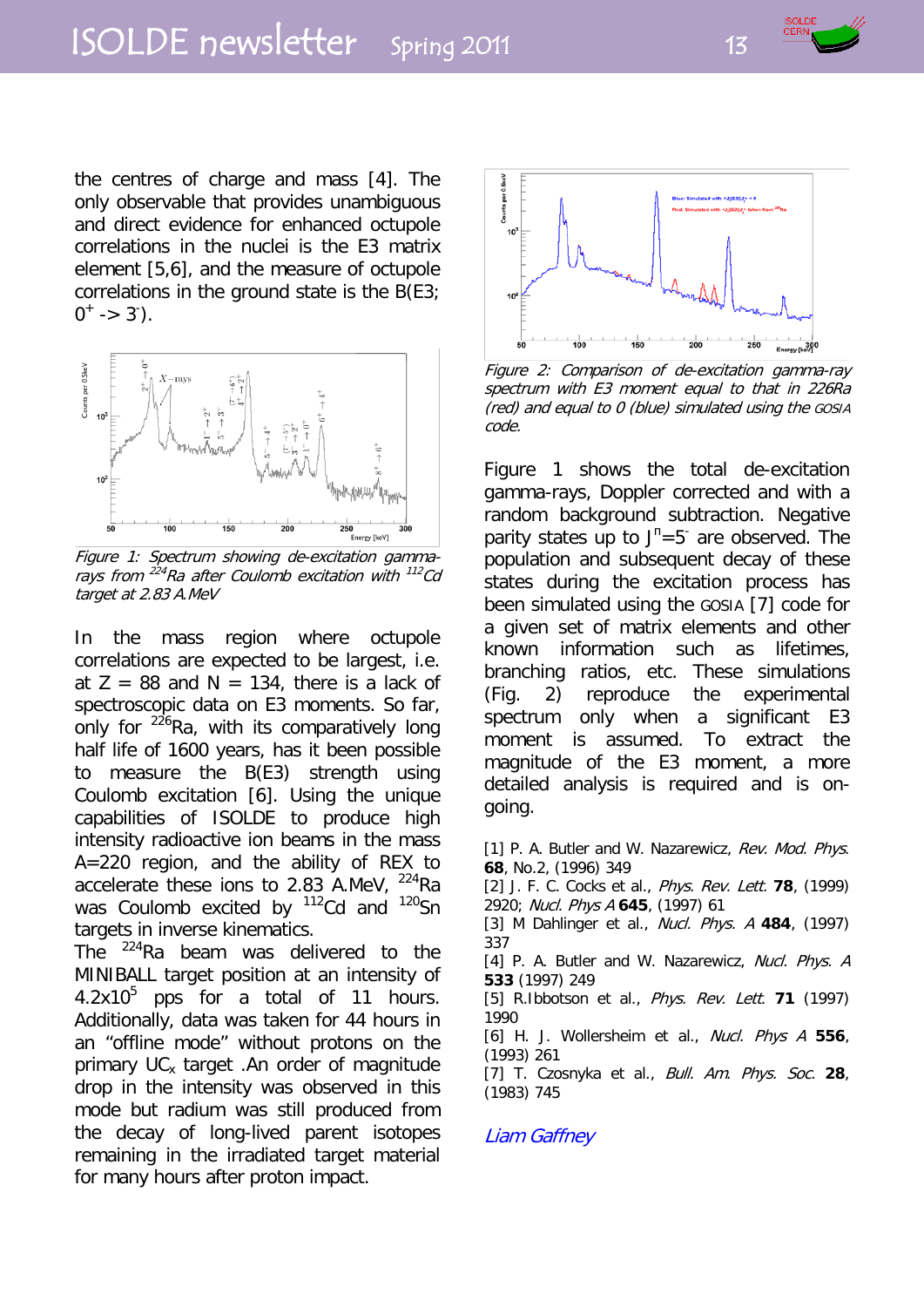# **IS476: Study of low-lying states in 30S from beta delayed proton emission of 31Ar**

A detailed knowledge of the energy levels in exotic nuclei, especially the ones just above the proton threshold, is important for understanding astrophysical processes such as hydrogen burning in x-ray bursts. Because of its long lifetime  $30S$  is a critical waiting point nuclei along the rp- and approcess path where it is produced in the <sup>29</sup>P(p,γ)<sup>30</sup>S reaction.

Two states just above the proton threshold have been predicted to be important to the process: A  $3^+$  resonance at 4733(40) keV and a  $2^+$  resonance at  $4888(40)$  keV predicted with the isobaric multiplet mass equation (IMME). Two resonances close to these energies have just been identified by Setoodehnia et al. [1] at 4688.0(4) keV and 4810.4(6) keV using the  $^{28}$ Si( $^{3}$ He,ny) $^{30}$ S reaction.

 $31$ Ar beta decays into  $31$ Cl, which then decays by single proton emission to  $30$ S or by double proton emission to  $^{29}P$  trough intermediate states of <sup>30</sup>S. The beta delayed proton emission from 31Ar gives then another way to study the states of  $30$ S. In a previous experiment from 1997 [2] the lowest resonance found in <sup>30</sup>S was at 5217.4(7) keV. In the newest experiment from 2009 a silicon cube detector, consisting of 6 DSSSDs in telescope, was used to give a better and more uniform angular coverage for proton detection. Additionally two MINIBALL cluster detectors were used to detect the gammas.

From the gamma spectrum it is possible to extract information about the energy of the lowest lying states of both  $30S$  and  $29P$ . Figure 1 shows the gamma spectrum made with a time gate of 150 ms to get rid of Nitrogen contamination in the beam. Furthermore a gate was set on protons that could be identified in 4 of the 6 telescopes (because the back detector was nonfunctional in two of the telescopes) when more than 800 keV was deposited in the DSSSDs.



Fig. 1: Energy spectrum of time and proton gated gammas (not corrected for doppler shift). Top corner is a zoom around peak 5 with linear y-axis.

The first and second excited state of <sup>30</sup>S are clearly identified (peak 4 and 6 to the ground state and peak 1 between the two). Also the decays of the two lowest lying states to the ground state in  $^{29}P$  are found (peak 2 and 3). Most interesting though is the peak at 2477(4) keV which most likely corresponds to a gamma decay to the first excited state in  $\frac{30}{5}$  at 2210.6(5) keV, which means a resonance at 4688(4) keV corresponding to the proposed  $3^+$  state.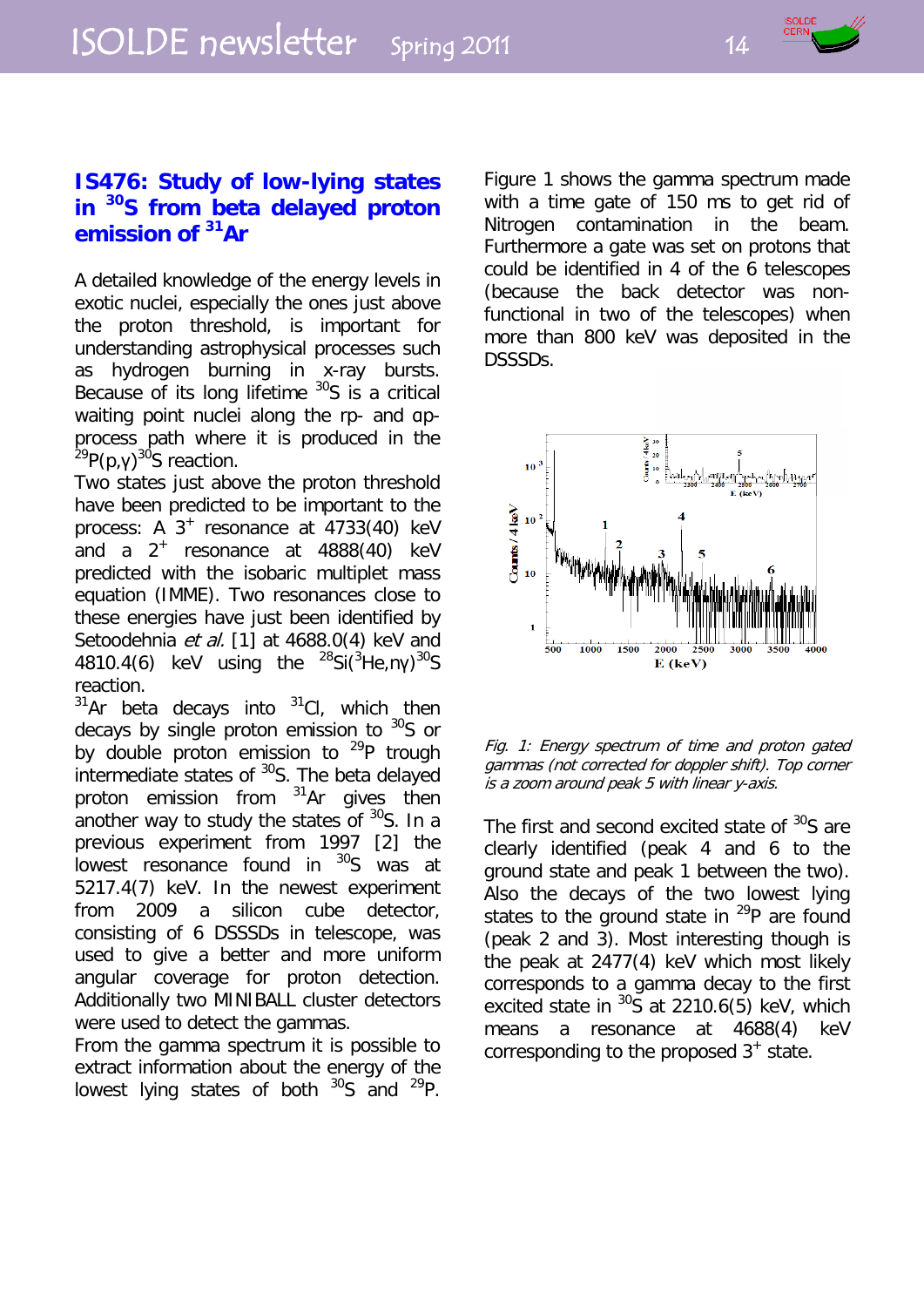# ISOLDE newsletter Spring 2011 15

Although the two-proton spectrum has limited statistics there is for the first time a clear indication of the proton decay from this resonance to the ground state in  $^{29}P$ . With a detailed analysis this will give us the branching ratios of proton and gamma decay from the resonance. Most of the known higher lying resonances can also be identified by proton emission. Studying these in detail will give us a better understanding of the  $^{29}P(p,y)^{30}S$  reaction.

[1] K. Setoodehnia et al., Phys. Rev. C **83**, 018803 (2011) [2] H.O.U. Fynbo et al., Nucl. Phys. A **677**, 38 (2000)

Gunvor T. Koldste

# **IS484: Spin and magnetic moment measurements of neutron-rich 48,49,50K isotopes**

Laser spectroscopy on Potassium isotopes can provide a wealth of information on the evolution of single particle levels beyond  $N=28$  along with a rare opportunity to characterise the changes in mean square charge radius  $\delta$  <r<sup>2</sup> across this shell closure. However, technically this element poses may problems: Firstly, the small size of the optical isotope shifts and upper state hyperfine splitting preclude the beneficial application of high sensitivity techniques such as resonant ionisation spectroscopy. Secondly, the small scale of expected βdecay asymmetry parameters limits the use of β-asymmetry detection. Finally, optical detection of the weak infrared transition is hindered by the low quantum efficiency and high dark current of PMT's sensitive to such wavelengths. In view of these issues it was concluded that a new high-sensitivity, lowbackground optical detection station should be designed and implemented at the



Figure 1: Sectional view of the new optical detection station. Eight 100mm diameter aspheric lenses are used to precisely image the emitted light onto 4 PMT's. These tubes are contained within a clean vacuum environment and cooled to  $-38^{\circ}$ C to reduce dark counts

#### COLLAPS beam line.

In 2010 the new system, illustrated in Figure 1, was delivered to CERN and tested with off-line beams of Potassium. In these tests it was demonstrated that the problems of low transition strength and poor quantum efficiency had been mitigated by the high geometric collection efficiency. Furthermore background was maintained at an acceptably low level by photomultiplier cooling and the minimisation of scattered light detection via precise imaging.

In November the first online run of IS484 took place, in which high resolution optical spectra of  $48,49,50$ K were recorded for the first time. These scans were linked to and validated by reference scans of the previously measured <sup>38.47</sup>K. Background suppression via ion beam bunching was used in conjunction with the new optical detection station in order to perform these high sensitivity measurements. Initial analysis of the data obtained in this run has indicated that it is possible to determine all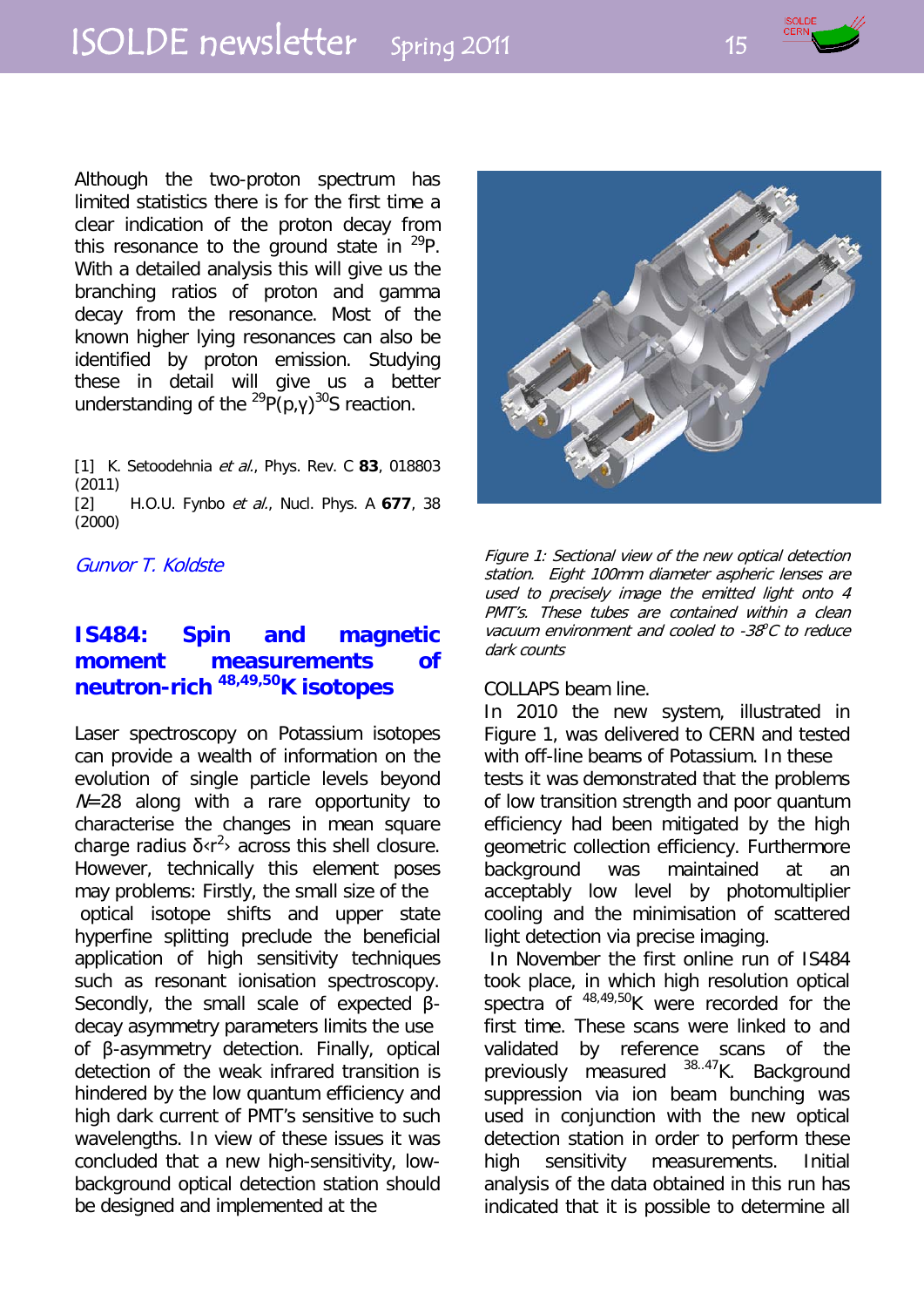

spins and magnetic moments of the isotopes measured. In addition, this analysis has demonstrated that the observed isotope shifts have an appropriate sensitivity to δ‹r<sup>2</sup> › across the N=28 shell closure. **Figure 2** demonstrates the  $\delta$ <sub>s</sub>r<sup>2</sup>> trend obtained for the few isotopes included in this preliminary analysis. An abrupt shell effect at  $N=28$  can be seen along with the previously observed smooth progression between  $N=20$  and  $N=28$ . It is interesting to note that the sharp increase in  $\delta$ <sub>s</sub> $r^2$  after  $N=28$  starts to flatten at  $N=31$ . Perhaps this is a fist indication of a sub shell effect at  $N=32$ ?



Figure 1: Preliminary analysis of the changes in mean square charge radius along the Potassium isotopic chain.

This year we hope to conclude our IS484 program with a measurement of  $51K$ . It will be interesting to see if the charge radius at  $N=32$  decreases giving real evidence for a strong sub-shell effect. Of cause a complete characterisation of the N=32-34 region will only be possible with the advent of HIE-ISOLDE. With advances in beam purity and yield it is expected that collinear laser spectroscopy will be able to extend both this isotopic sequence and its neighbour Ca to N=34.

Besides the experimental program described here, the techniques and apparatus developed in this work will aid and expand other collinear laser spectroscopy work at ISOLDE. The COLLAPS collaboration is now in the process of extending the capabilities of this new design to cope with all wavelengths routinely used. It is foreseen that all COLLAPS experiments in 2011 will make use of this detection station.

#### M.L. Bissell on behalf of the COLLAPS collaboration

# **IS488: Ag(I), Pb(II) and Hg(II) binding to biomolecules studied by Perturbed Angular Correlation of γ-rays (PAC) spectroscopy: Function and toxicity of metal ions in biological systems.**

This project is focused on the role of metal ions in biological systems, and applications of PAC spectroscopy to elucidate the toxicity of heavy metal ions at the molecular and electronic level. Most of the systems investigated are proteins. Proteins constitute the nanoscale molecular machinery of living organisms, covering catalysis, transport, structure, and regulation, and metal ions  $(Ca^{2+}$ ,  $Cu^{+/2+}$ ,  $Fe<sup>2+/3+</sup>$ , Zn<sup>2+</sup> and others) are integral components and required for functions of about 1/3 of all proteins. Another central kind of biomolecule, nucleic acids (RNA and DNA), carrying our genetic code, has recently been included in the investigations. RNA and DNA may bind heavy metal ions, and such complexes may be designed to display particular properties which are desired in biotechnological applications.

In 2011 the systems investigated included primarily 1) RNA and DNA, and 2) a peptide (small protein) which binds heavy metal ions, with a molecular design based on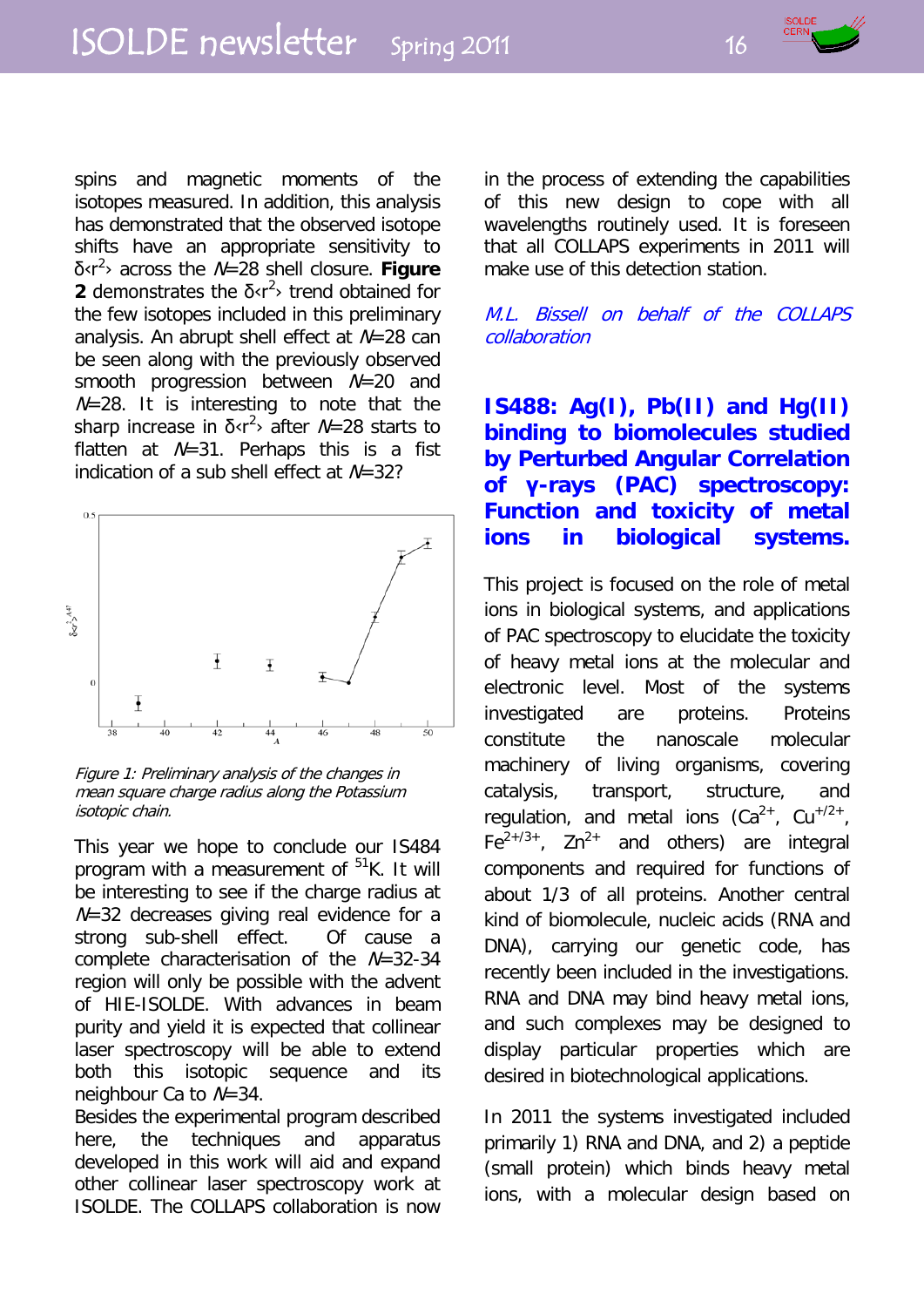

known  $Hq^{2+}$  binding naturally occurring proteins of the so-called MerR family. The latter will be described in some detail in the following. The long term goal of this project is to optimize the design of the peptide to selectively bind for example Hg(II). Using bacteria to produce large amounts of the peptide, it may be possible to exploit the designed peptide in biotechnological purification of water. The <sup>199m</sup>Hg PAC experiments are complemented with a broad spectrum of other standard as well as highly specialized spectroscopic techniques (absorption of UV and visible light, NMR spectroscopy, determination of speciation at different pH, and synchrotron based circular dichroism spectroscopy). In combination these techniques demonstrate that the peptide binds Hg(II) very strongly with coordination of the two thiolate groups (cysteinates) present in the amino acid sequence, and that Hg(II) therefore affects the folding of the peptide. Ina addition the data indicate that structural changes occur with changes of pH. Adding  $Cd^{2+}$  to the peptide results in different groups from the peptide coordinating to the metal ion, and even leads to the formation of metal ion bridged peptide- $Cd^{2+}$ -peptide complexes at high pH. These differential binding modes of two metal ions imply that it may be possible to design the peptide to selectively and strongly bind Hg(II). From a different but equally important perspective, the results also illustrate that metal ions may be used to control the structure and aggregation state of peptides. This has potential implications for the role of metal ions in diseases where protein aggregation occurs, such as Alzheimer's disease. The results of a similar study, where the PAC data were recorded at ISOLDE in 2010 on a larger designed protein was published recently [1], demonstrating that it is possible to design a so-called triple helix bundle protein which binds a metal ion in a particular coordination geometry.

Chakraborty S., Kravitz J.Y., Thulstrup P.W., Hemminsen L., DeGrado W.F., and Pecoraro V.L. Realization of a Designed Three-Helix Bundle Capable of Binding Heavy Metals in a Tris(Cysteine) Environment

Angew. Chem. Int. Ed., 2011, 50: 2049-2053: The manuscript was selected for the inside cover of this issue of the journal, see figure designed by PeterW. Thulstrup from the PAC group in Copenhagen: [http://onlinelibrary.wiley.com/doi/10.1002/anie.2011](http://onlinelibrary.wiley.com/doi/10.1002/anie.201100297/abstract) [00297/abstract](http://onlinelibrary.wiley.com/doi/10.1002/anie.201100297/abstract)

#### Lars Hemmingsen

# **IS498: A multi-reflection timeof-flight mass separator for isobaric purification at ISOLTRAP**

Isobaric contaminations pose a severe challenge for experiments with short-lived nuclides. About two decades ago the scheme of quadrupolar excitation in the presence of a buffer gas has been invented at ISOLTRAP [Muk08] to isolate and prepare the ions of interest for precision mass measurements. However, this technique is applicable only if the number of contaminant ions does not exceed certain limits [Her10]. A promising approach to further suppress contaminations is the application of a multi-reflection time-offlight mass separator (MR-ToF MS) [Pla08]. Thus, such a device has recently been built at the University of Greifswald [Wol10] and implemented into the ISOLTRAP setup.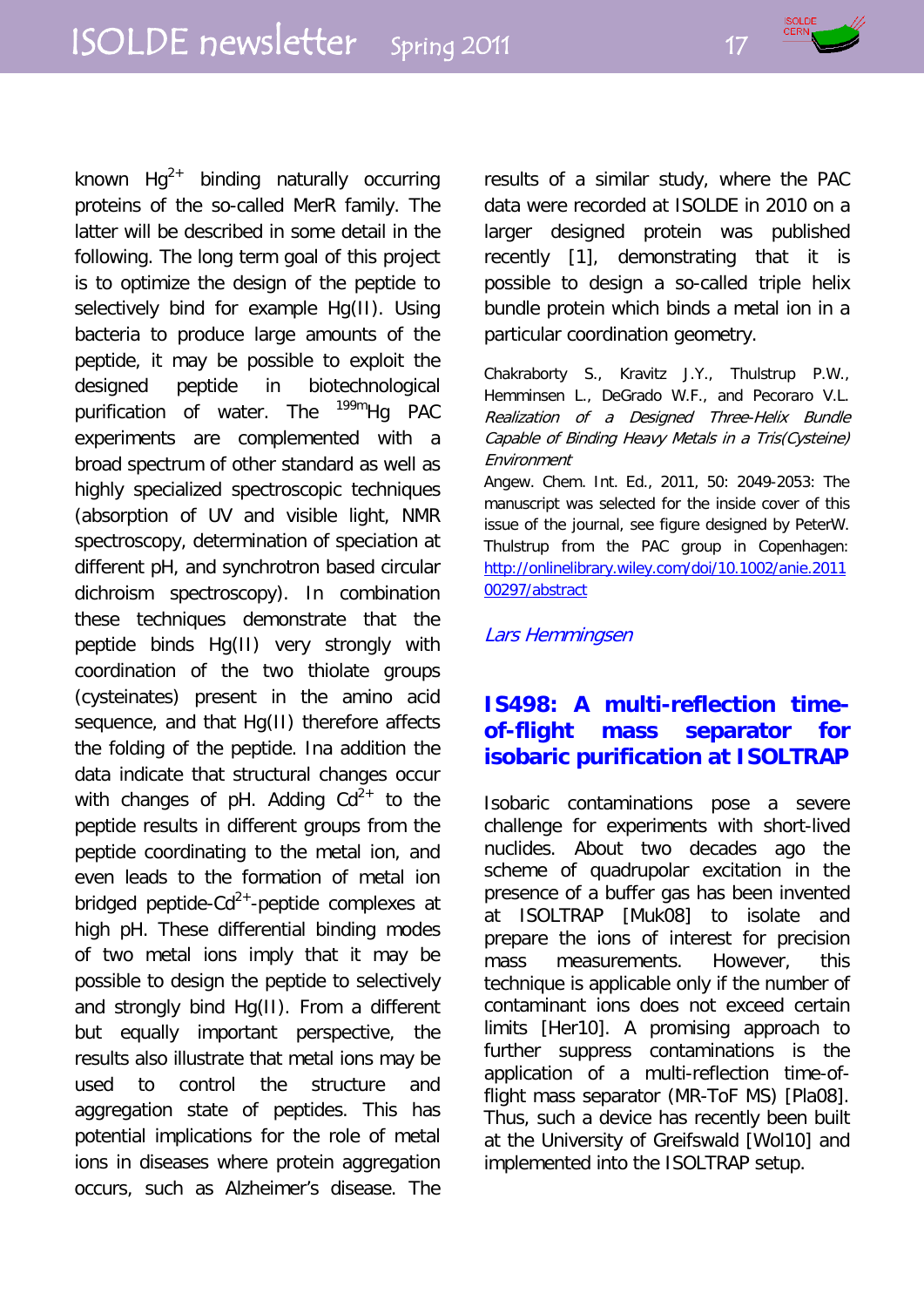

Fig. 1: ISOLTRAP setup with isobar spectrum (inset) of A=137 nuclides, as observed at the detector MCP 1 .

Figure 1 shows an overview of the current ISOLTRAP setup, including the new section (on the right side at the bottom). The MR-ToF MS consists of two ion mirrors between which ion pulses with up to several keV kinetic energy can be stored. Thus, the device can be viewed as an electrostatic ion beam trap [Zaj97]. Essentially, the flight path of several kilometers is folded to the length of a table-top device and different species separate according to their masses. High mass-resolving powers of up to  $R=$  $m/\Delta m = t/2\Delta t$ <sub>FWHM</sub>  $\approx$  200,000 with a transmission of about 50% have been achieved on milliseconds time ranges in recent off-line experiments after implementation at ISOLTRAP. To select the separated species, a Bradbury-Nielsen ion gate has been added behind the MR-ToF-MS with a transmission of about 95% for the ions of interest.

The combined suppression of contaminant ions by the MR-ToF MS and the preparation trap is expected to be  $10^7$ , enough to reach into areas of the chart of nuclides which have so far been difficult to access. This will allow one to achieve new mass data filling the current gaps on, e.g., proton and neutron separation energies and related numbers important for nuclear structure

calculations as well as the modeling of stellar nucleosynthesis. Mass separation with the new device has already been successfully applied on-line in the 2010 beam-time. As the inlet of fig. 1 shows for the example of A=137, several isobaric species have been resolved. After its isolation the mass of  $137$ Eu could be determined for the first time although this ion species was heavily contaminated with  $^{137}$ Ba,  $^{137}$ Pr,  $^{137}$ Nd,  $^{137}$ Pm and  $^{137}$ Sm.

[Muk08] M. Mukherjee et al., Eur. Phys. J. A **35**, 1 (2008) [Her10] A. Herlert et al., Hyperfine Interact., accepted [Pla08] W. R. Plaß et al., Nucl. Instr. Meth. Phys. Res. B **266**, 4560 (2008) [Wol10] R. N. Wolf et al., Hyperfine Interact., accepted [Zaj97] D. Zajfman et al., Phys. Rev. A **55**, R1577 (1997)

R. N. Wolf and L. Schweikhard for the ISOLTRAP collaboration

# **IS499: Study of the onset of deformation and shape coexistence in 46Ar via the inverse kinematics (t,p) reaction**

Currently there are many efforts to understand the evolution of nuclear structure of neutron-rich nuclei below the doubly magic 48Ca nucleus. Experimental and theoretical studies suggest a continuous reduction of the classical N=28 neutron shell gap with decreasing proton number. Shell model calculations predict a weakening of the N=28 shell closure already in  $46Ar$ , placed only two neutrons below <sup>48</sup>Ca, resulting in a relatively large B(E2) value [1]. New lifetime measurements of the  $2^+$ <sub>1</sub> state in <sup>46</sup>Ar confirm these predictions [2], while intermediate Coulomb excitation experiments suggest a much

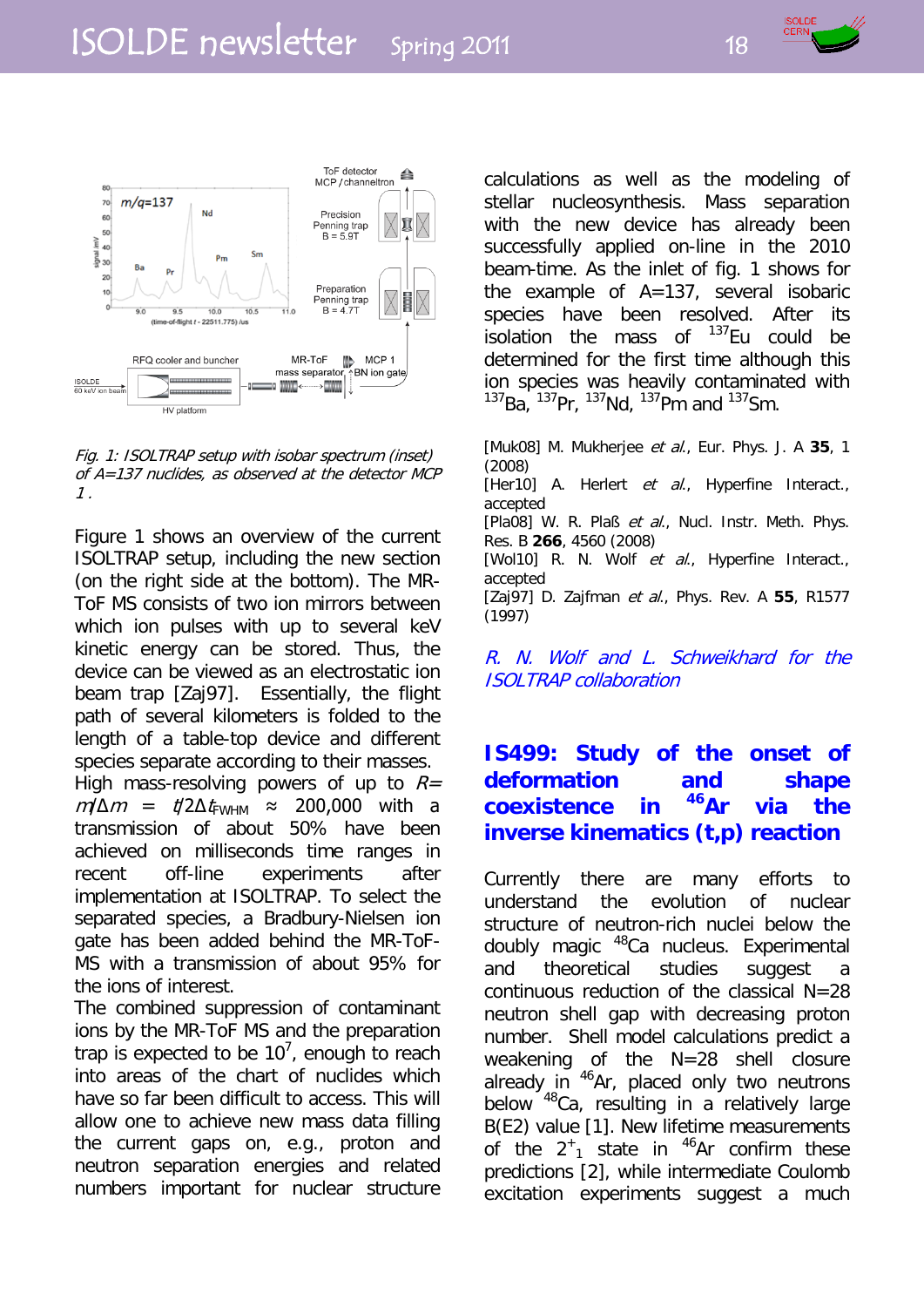

smaller value for the  $2^+$ <sub>1</sub>  $\div 0^+$ <sub>1</sub> E2 transition strength [3].

The aim of the IS499 experiment was to gain additional, complementary information on states in <sup>46</sup>Ar by a two neutron transfer reaction, in particular to identify the first excited  $0^+$  state. A candidate for this shape coexisting state has been identified at 2.7 MeV [4].

The experiment was successfully performed in October 2010. The  $44$ Ar with an average intensity of  $5*10<sup>4</sup>$  /s beam was accelerated to 2.16 MeV/u using REX and guided onto a tritium-loaded Ti target at the center of the T-REX target chamber [5]. Light, target-like reaction products were detected and identified using the position sensitive ΔE-E Si detector telescopes of the T-REX array, while γ -rays were detected using the MINIBALL γ-spectrometer. The same technique was previously used to identify and characterize the  $0^+$  states in the "Island of Inversion" nucleus  $32$ Mg [6]. In addition to the  $^{44}$ Ar(t,p) reaction, several hours of data with a deuterated target as well as data for the  $44Ar(t,d)$  reaction have been collected to gain additional information on the intermediate nucleus <sup>45</sup>Ar.

Transfer reactions involving a tritium target are currently only possible at reduced REX energies in order to avoid fusion reactions with the target carrier material Ti. Such fusion reactions would produce protons which cannot be distinguished from the transfer reaction products. In order to circumvent this limitation a fusion veto detector has been designed and constructed at the TU Munich. First tests with stable beams at ISOLDE show that this new device allows separating the fast beam-like particles from the slower, heavier fusion products.

A first analysis of the data at the TU Munich already indicates the population of several states in <sup>46</sup>Ar after the two-neutron transfer reaction. Figure 1 shows the energy of protons identified in T-REX versus their laboratory scattering angles. The ground state and several excited states can be seen.



Figure 2: Proton energy versus laboratory scattering angle.

In the ongoing analysis proton angular distributions will be extracted and compared to DWBA calculations in order to determine the angular momentum transfer. Furthermore from the relative population of the states information on the neutron configurations can be obtained. From the results of this experiment one will possibly gain direct information on shape-coexisting phenomena and the vanishing N=28 shell closure in this interesting region below <sup>48</sup>Ca.

- [1] E. Caurier et al., Eur. Phys. J. A 15, 145 (2002).
- [2] D. Mengoni et al., Phys. Rev. C 82, 024308 (2010).
- [3] A. Gade et al., Phys. Rev. C 71, 051301(R) (2005).
- [4] Z. Dombrádi et al., Nucl. Phys. A 727, 195 (2003).
- [5] V. Bildstein et al., Prog. Part. Nucl. Phys. 59, 386 (2007).
- [6] K. Wimmer et al, Phys. Rev. Lett. 105, 252501 (2010).

D.Mücher, K. Nowak, K. Wimmer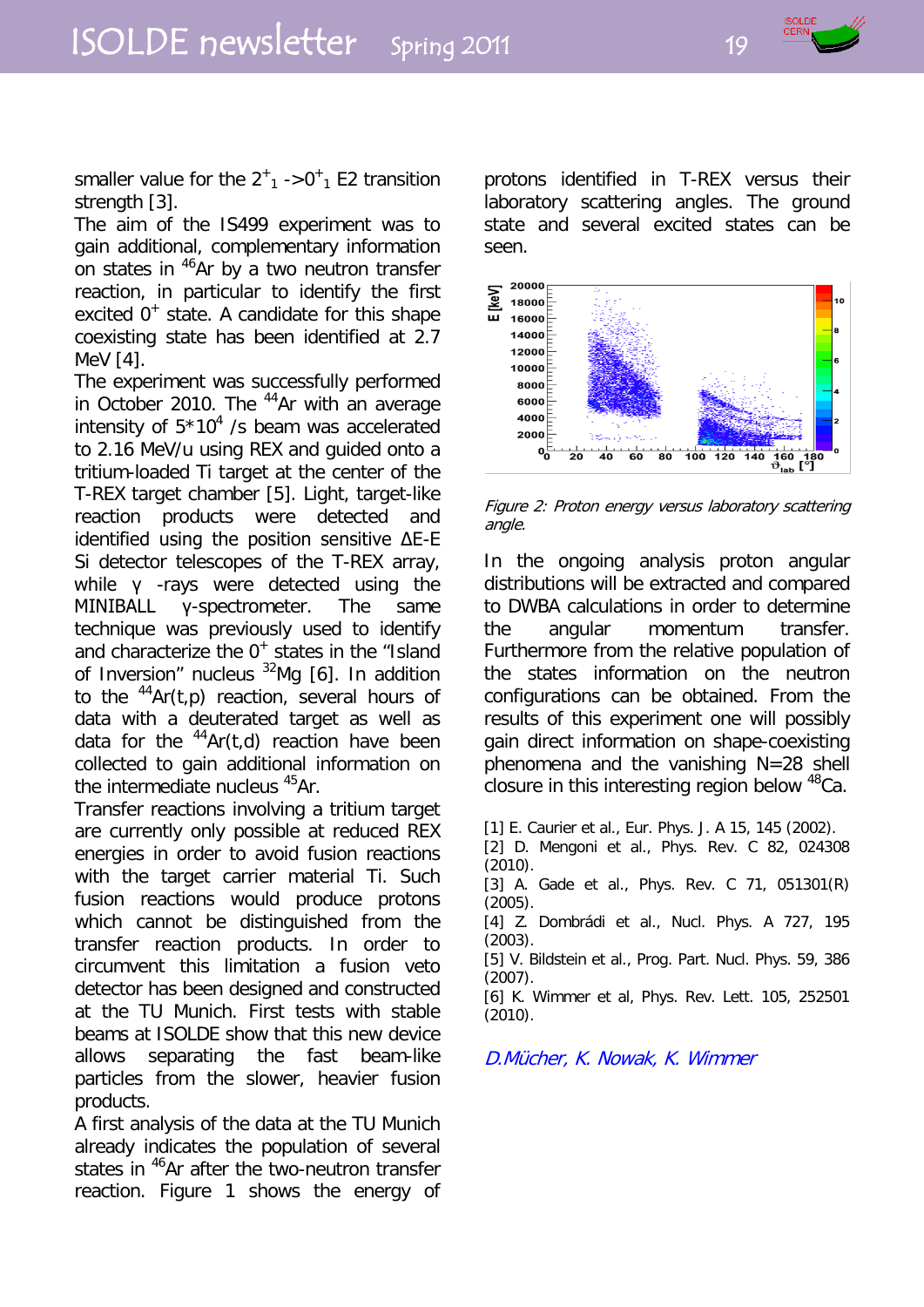

# **Target and Ion Source Development:**

The target and ion source development program has made good progress this year and new young members will soon join the team. The past year at ISOLDE has seen some very nice results, with the production of neutron rich Au isotope beams with an uranium carbide target and RILIS, after a first unsuccessful trial in 2008. Another highlight came with the first direct production at ISOLDE of Fe beams, more particularly that of  $529$ Fe and  $59$ Fe by the combination of the nanostructured  $Y_2O_3$ target developed by Sandrina Fernandes and the VADIS ion source. The same unit improved the <sup>48</sup>Cr delivered at ISOLDE by a factor of 250. It is worth mentioning here that Sandrina was awarded, for her contribution to the understanding of ISOL target materials, the prize of the European Material Research Society for young scientists, and has now taken a new position at MSU to develop the FRIB facility. On the front of specific reaction channels, we have also witnessed the application of the neutron converter for  $27\text{Mg}$  isotope production from SiC targets by  $(n, \alpha)$ reactions. An overview of these different highlights (and some others not introduced here) is shown on Figure 1.



Figure 1: Overview of the new developments at ISOLDE in 2010.

In the following, we describe some of the ongoing activities related to the development of cold plasma sources for molecular ions.

Increased ionization efficiencies for light noble gases and for molecules are still required for approved physics experiments, such as IS445, and for future installations such as HIE-ISOLDE (Letters of Intent I-118, I-119) and EURISOL. Currently used ion sources (mainly laser (RILIS) and arc discharge –type ion sources (FEBIAD and VADIS) do not efficiently ionize light noble gases, such as helium, and molecules such as  $CO$ ,  $CO<sub>2</sub>$ , N<sub>2</sub> and NO. In order to improve the intensity of these beams, two new plasma ion sources are integrated in the ISOLDE target and ion source base. This will complement the Minimono ECR ion source in the portfolio of the cold plasma ion sources.

# **Q-COMIC (Figure 2)**

The new COmpact MIcrowave and Coaxial (COMIC) ion source designed by P. Sortais et al. at LPSC/Grenoble uses 2.45 GHz microwave power to generate plasmas. A special version of the source was developed for ISOLDE where it incorporates a plasma chamber fully made of quartz, which we define as the Q-COMIC. This should provide chemically favorable conditions for molecular ion beam production, especially for  $CO<sub>2</sub>$ . The beam current stability is typically better than 1 % and beams are easily reproducible on the offline separator. The highest efficiency achieved so far for xenon is about 15 %. However, the main goal is to produce molecular beam including radioactive carbon (as  $CO+$  or  $CO2+$ ), in which case the efficiency was measured to be about 0.2 %. Several directions for the improvement of these results are under investigation.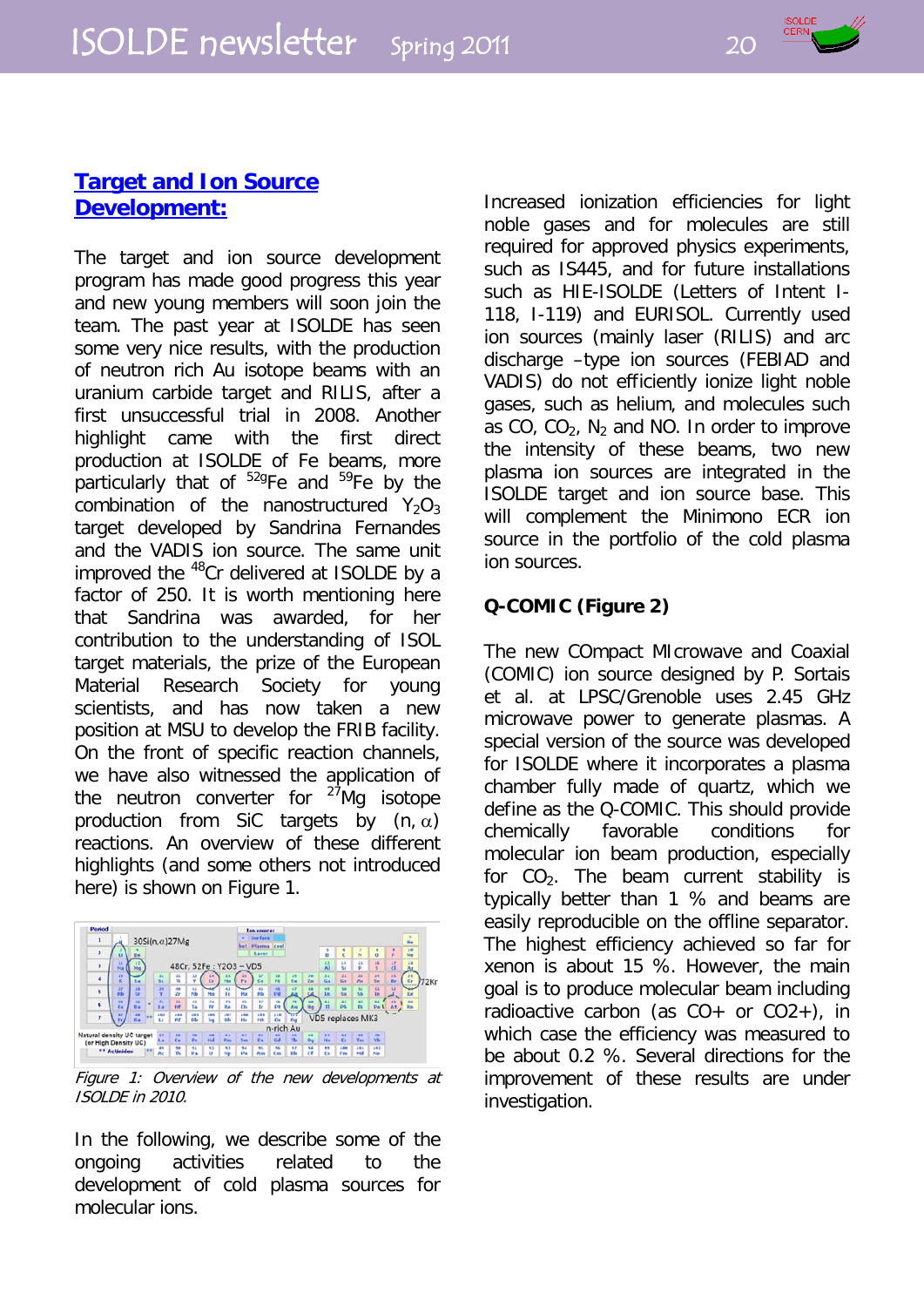# ISOLDE newsletter Spring 2011 21



#### **HELICON (Figure 3)**

This second plasma ion source project develops radiation hard Helicon-type ion source operating in the frequency range of 20 … 200 MHz, notably smaller than the ECR-type 1+ ion sources. The first plasma ignition tests have been performed and different antenna geometries have been tested. The preliminary efficiency figure measured for  $CO<sub>2</sub> +$  of 1 % has been obtained, and further tests are planned to confirm and eventually improve these encouraging results. The electron energy distribution and density in the Helicon plasma is high enough to break the  $CO<sub>2</sub>$ molecules, resulting in the deposition of some carbon atoms on the chamber walls. Due to the recycling from plasma to the walls and vice-versa, it is now necessary to develop a new pulsed gas injection system in order to study the time-scales of these processes.

#### **Going OnLine…**

The new Front-End 7, just installed in the GPS target area is equipped with a new coaxial coupling system. The new system is radiation hard and enables remote handling of the units with coaxial RF systems up to 2.5 GHz and 200 W. This system will be used beyond the strict domain of plasma ion sources, since it is foreseen to for instance supply the Laser Ion Source and Trap (LIST) with the required RF current.

Both COMIC and HELICON sources will be benchmarked at the offline separator during spring 2011; the best performing source will be prepared with fully radiation hard components during the summer of 2011 and first online tests are foreseen towards the end of 2011.

References:

S. Fernandes et al., J. Nucl. Mat., in press.



Figure 2: Cross-section view of the Q-COMIC ion source design



Figure 3: Cross-section view of the Helicon ion source design

P. Suominen, T. Stora

# **Project for a Storage-ring facility at HIE-ISOLDE:**

Stored secondary beams enable a wide range of nuclear physics experiments as has been proven in experiments over the last two decades at the cooler-storage ring ESR in Darmstadt and since very recently also at the CSRe ring in Lanzhou [1,2]. These facilities, however, are specialized on experiments at relativistic energies. Efforts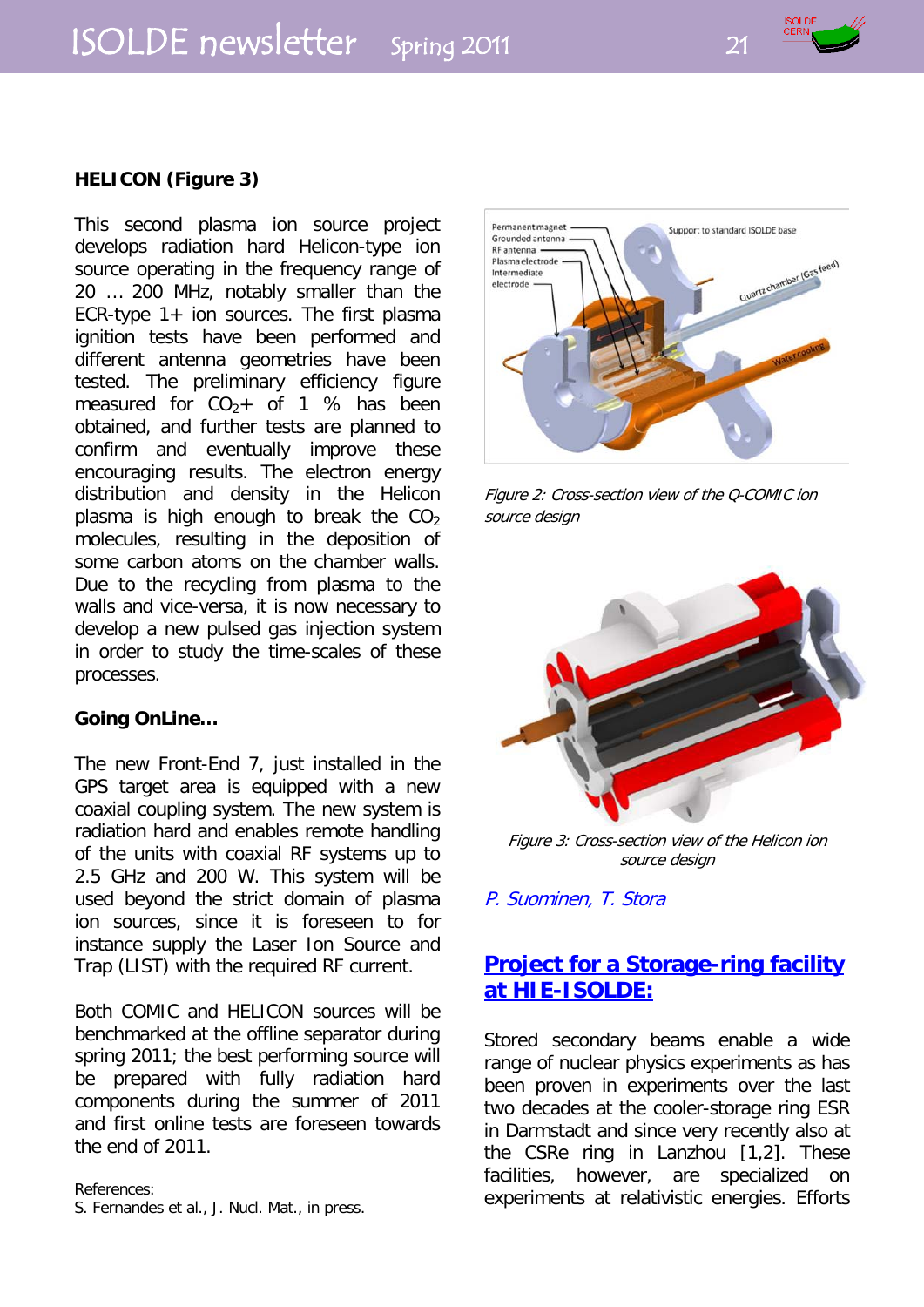are presently undertaken to employ the existing storage rings also for nuclear physics experiments at lower energies, which inevitably requires the still inefficient and time consuming slowing down of stored ion beams. Therefore it is of interest to explore the possibility of installing a storage ring at an ISOL facility which naturally delivers low emittance low energy beams.



It is suggested to move the existing heavyion storage ring TSR to HIE-ISOLDE. The heavy-ion storage ring TSR is in operation at MPIK since 1988. The circumference of the TSR is 55.4 m and its maximal magnetic rigidity is 1.5 Tm. Each of the four symmetric focusing periods consists of two 45 ̊dipole magnets, five quadrupole magnets and three sextupole magnets. A schematic view of the TSR ring is shown in the figure. The TSR has four 5.2 m long straight sections which offer ideal conditions for setting up different experiments. The electron cooler allows achieving stored beams with extremely small horizontal and vertical emittances. A dedicated ultra-cold electron target has been developed in the TSR for high-resolution experiments with electrons. Also the laser cooling can be applied to a selected number of heavy ion species. The TSR has an RF resonator which can be used to accelerate or decelerate stored beams. A peculiar property of the TSR is a high momentum acceptance of about  $\pm 3\%$ , which may be used for storing exotic ions in several charge states or different radioactive nuclides with similar mass-over-charge ratios. An overview of stored beam intensities and beam lifetimes achieved in the TSR can be found on the TSR web-page [4].

New physics ideas for possible in-ring experiments at HIE-ISOLDE have been suggested in the LOI. In the following we briefly sketch them:

- Experimental information on capture reactions  $(p, γ)$  and  $(a, γ)$  is very scarce and is so far restricted to stable isotopes. The stored beam is intersected by an internal gas-jet target and the recoils are measured with high efficiency after a bending magnet. The high beam intensities achieved by accumulation in the TSR will allow moving away from the stability reaching νp- and later rp-process nuclei.
- One- and two-nucleon transfer reactions, due to their selectivity, provide unique information on nuclear structure. The secondary beams from HIE-ISOLDE can be efficiently stored and cooled in the TSR. The low gas-jet target thickness is compensated by the recirculation and accumulation of ions. Owing to the excellent beam energy definition and the absence of straggling in the target, a superior energy resolution is expected.
- Atomic charge states can dramatically modify nuclear decay constants. Investigations of nuclear half-lives as a function of atomic charge states and of spin-parities for the parent and daughter nuclei are proposed. Such experiments can be used, for instance, to address the electron screening in beta decay.
- $\cdot$  It is predicted that 20-30% of  $78$ e in the core of the Sun is present as hydrogen-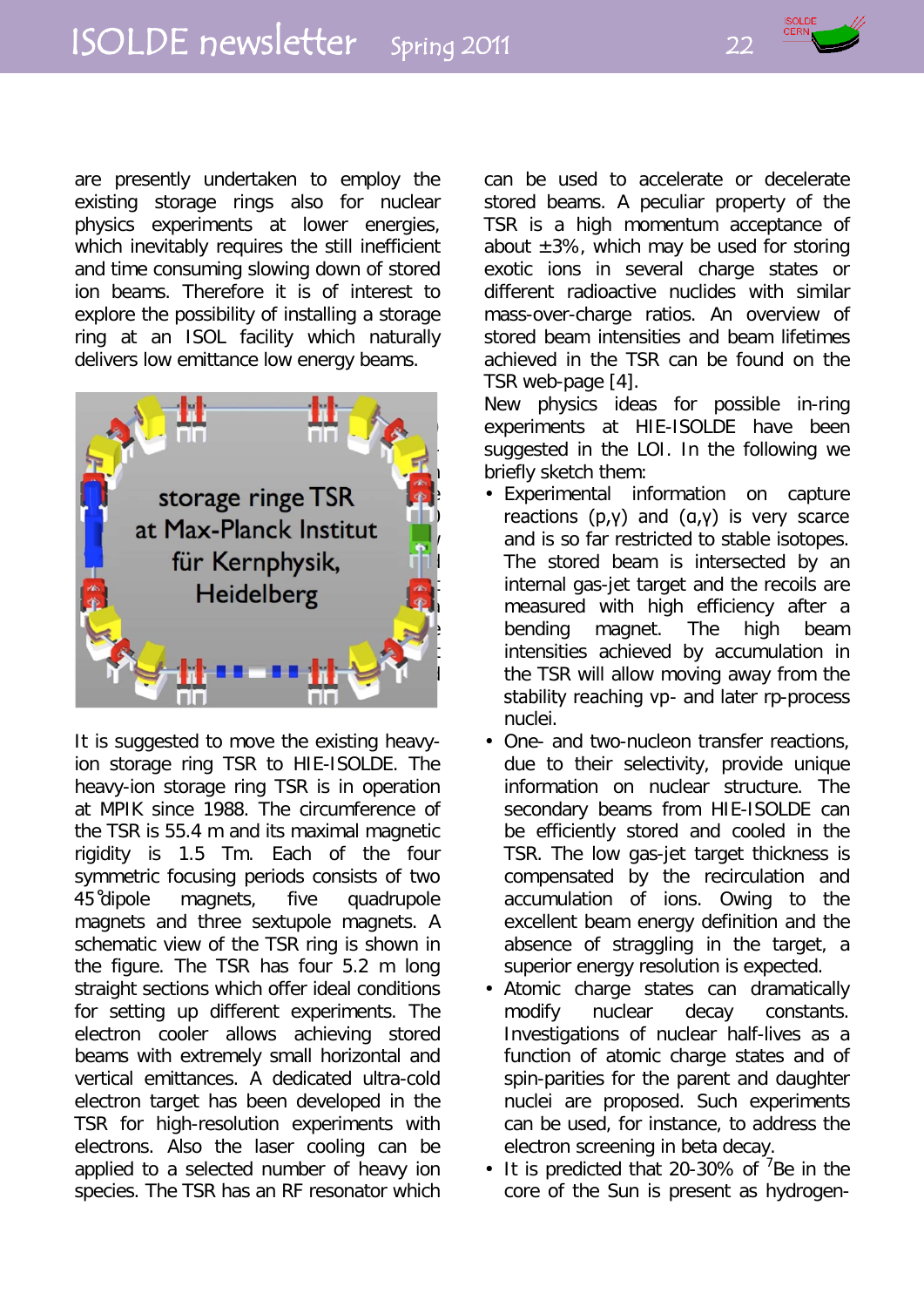

like ions. However, the half-life of hydrogen-like <sup>7</sup>Be could not be measured up to now, which will be feasible at TSR@ISOLDE.

- Nuclear isomeric states are important probes to explore nuclear structure. Owing to the sensitivity to single stored ions, the storage-ring mass spectrometry is a unique tool to study such long-lived rare nuclear species.
- Di-electronic recombination (DR) is a well-established atomic physics research program at the TSR and the ESR. A broad scientific program can be pursued at ISOLDE, where isotopic or/and isotonic shifts can be measured thus providing information on nuclear charge radii. Furthermore, using resonant character of DR, purification of beams in ground or alternatively isomeric states is feasible, in principle. Experiments with such purified beams may be suitable for studies on laser interaction with the nuclei or for the search of predicted Nuclear Excitation by Electron Capture (NEEC) phenomenon.
- Beta beams are today one of the possible long baseline facilities to explore neutrino properties, primarily neutrino oscillation physics including CP violation in the leptonic sector. The (anti-)neutrinos are produced by acceleration and final storage of beta-decaying isotopes. The TSR@ISOLDE can be used as a versatile tool to investigate different technical aspects. One of the key studies before a full-scale experiment is envisaged is the efficient production and storage of <sup>6</sup>He/<sup>18</sup>Ne or <sup>8</sup>Li/<sup>8</sup>B ion beams.
- Last, but not least, the high resolution of storage rings may be employed for cleaning the ion beam from isobaric contaminants.

The realization of the proposed project requires several improvements of the present REX- ISOLDE facility. These improvements include an upgrade of the present REX-EBIS to a Super-EBIT. Moreover, the TSR ring needs about 20 m  $\times$ 20 m area for installation, which inevitably requires an extension of the ISOLDE experimental hall. Technical aspects of the realization of the project are being presently worked out in detail by the collaboration.

[1] B. Franzke, H. Geissel & G. Münzenberg, Mass Spectrometry Reviews 27 (2008) 428 [2] Yu.A. Litvinov & F. Bosch, Rep. Prog. Phys. 74 (2011) 016301 [3] A. Andreyev et al., "Storage ring facility at HIE-ISOLDE", LOI to INTC, 2011. [4] Ion Storage Ring TSR, http://www.mpihd.mpg.de/blaum/storage-rings/tsr/index.en.html

K. Blaum, Y.A. Litvinov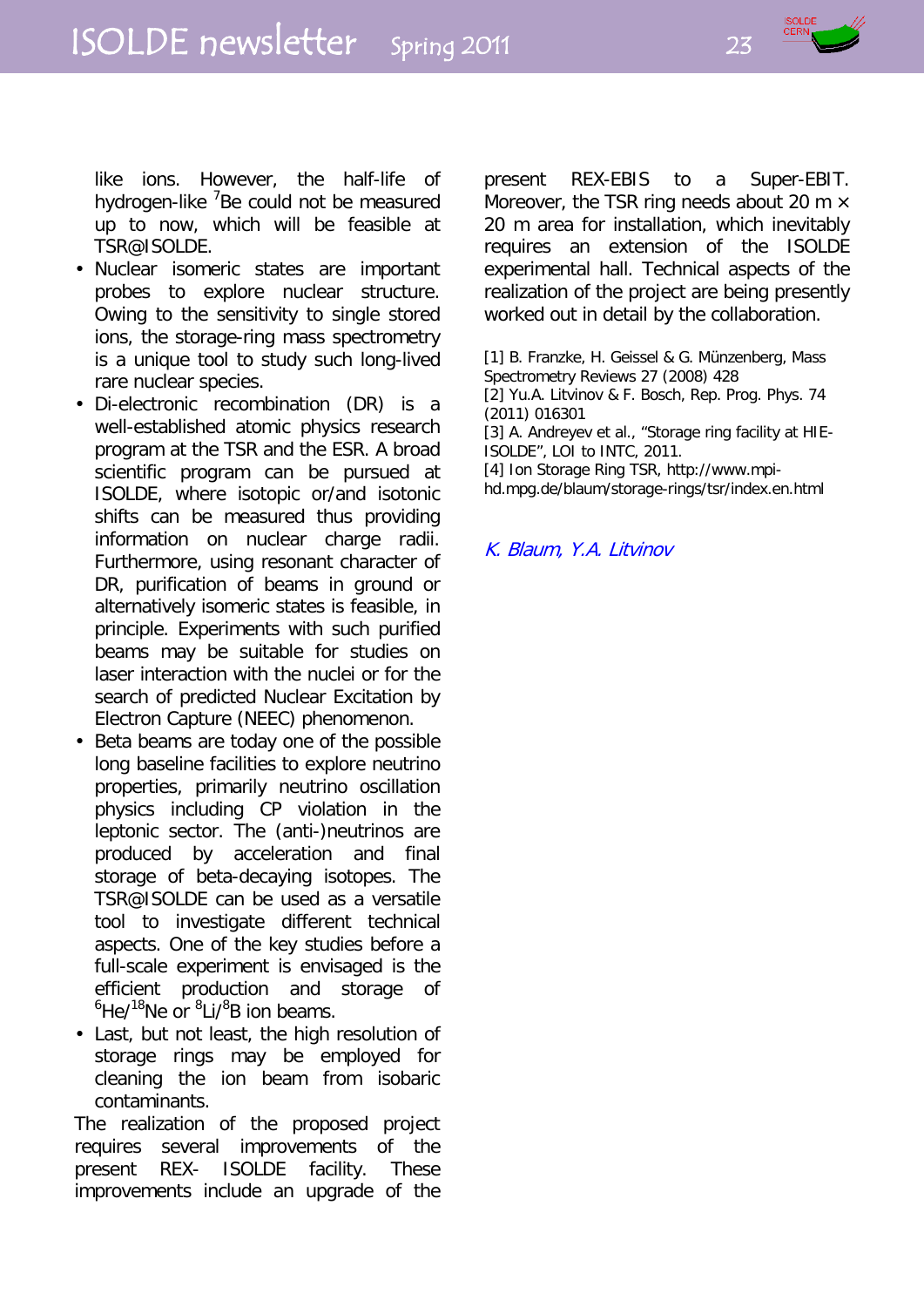

# **How to obtain access to the ISOLDE hall**

- [1](#page-23-0). Register at the CERN Users office<sup>1</sup>. You need to bring
	- a. [Registration form](http://ph-dep-usersoffice.web.cern.ch/ph-dep-UsersOffice/CheckIn/RformE.pdf) signed by your **team leader or deputy[2](#page-23-1)**
	- b. Proof of attachment<sup>[3](#page-23-2)</sup> to Institute or University **in English or French**
	- c. Passport
	- d. Copy of medical insurance (for illness, private accidents, and work accidents and disability arising from such accidents at CERN)
- 2. Get your CERN access card in **Building** [55](http://building.web.cern.ch/map/building?bno=55)

With this registration procedure you become a **CERN user[4](#page-23-3)** .

- 3. Follow the CERN basic safety course (levels 1 to 3):
	- a. If you have a CERN account, you can access the Safety Awareness course on-line at the web page [http://sir.cern.ch,](http://sir.cern.ch/) from your computer, inside or outside CERN.
	- b. If you have not activated your CERN account, there are some computers available for use without the need to log in on the first floor of building 55 (Your CERN badge will be needed in order to prove your identity).
- 4. Follow the radiation protection course only if you need to get a permanent personal dosimeter<sup>[5](#page-23-4)</sup>. Please make a reservation for the course via EDH

(CERN Electronic Document Handling) well in advance of your arrival at  $CERN<sup>6</sup>$  $CERN<sup>6</sup>$  $CERN<sup>6</sup>$ .

- 5. Obtain a radiation dosimeter at the Dosimetry service, located in **Building** [55](http://building.web.cern.ch/map/building?bno=55)<sup>[7](#page-23-6)</sup>. Two options exist:
	- a. Temporary dosimeter. Issued only once per calendar year for a maximum of 2 months.
	- b. Permanent dosimeter. A [medical](https://edms.cern.ch/file/874935/1.01/CMU_dosimetrie_2007_ENG.pdf)  [certificate](https://edms.cern.ch/file/874935/1.01/CMU_dosimetrie_2007_ENG.pdf)<sup>[8](#page-23-7)</sup>, valid for 24 months, is required. The permanent dosimeter needs to be readout monthly<sup>[9](#page-23-3)</sup>.
- 6. Apply for access to ISOLDE hall using EDH:

[https://edh.cern.ch/Document/ACRQ.](https://edh.cern.ch/Document/ACRQ) This can be done by any member of your collaboration (typically the contact person) having an EDH account<sup>10</sup>.

Find more details at the [information about](http://ph-dep-usersoffice.web.cern.ch/ph-dep-UsersOffice/CheckIn/Check-InProcedure.html)  [registration for Users](http://ph-dep-usersoffice.web.cern.ch/ph-dep-UsersOffice/CheckIn/Check-InProcedure.html) page.

New users are also requested to visit the ISOLDE User Support office while at CERN. Opening hours:

Mon., Tues., Thurs., Fri. 08:30-12:30 Mon. & Thurs. 13:30-15:30

 $\overline{a}$ <sup>1</sup> <http://cern.ch/ph-dep-UsersOffice> [\(Building 61,](http://building.web.cern.ch/map/building?bno=61) open

<span id="page-23-6"></span><span id="page-23-5"></span><span id="page-23-1"></span><span id="page-23-0"></span><sup>8:30-12:30</sup> and 14:00-16:00, closed Wednesday morning). <sup>2</sup> Make sure that the registration form is signed by your team leader before coming to CERN or that it can be signed by the team leader or deputy upon arrival.

<span id="page-23-7"></span><span id="page-23-2"></span><sup>&</sup>lt;sup>3</sup> Proof of attachment to Institute or University should not be signed by the person nominated as your team leader. <sup>4</sup> The first registration as USER needs to be done

<span id="page-23-3"></span>personally, so please note the opening hours. If needed the extension of the registration can be delegated or performed on-line via EDH.

<span id="page-23-4"></span>The radiation protection course is mandatory to obtain a permanent personal dosimeter.

 $6$  If it is not possible to sign up for a course, a temporary dosimeter can be issued for the first registration at CERN. <sup>7</sup> <http://cern.ch/service-rp-dosimetry> (open only in the mornings 08:30 - 12:00).

<sup>&</sup>lt;sup>8</sup> The medical certificate must be brought in person to the Dosimetry Service (either by the user or a representative)

There are reader stations at the ISOLDE hall and the CERN main building. You can leave your *permanent* dosimeter in the rack outside the ISOLDE User Support office.

<sup>&</sup>lt;sup>10</sup> Eventually you can contact Jenny or the Physics coordinator.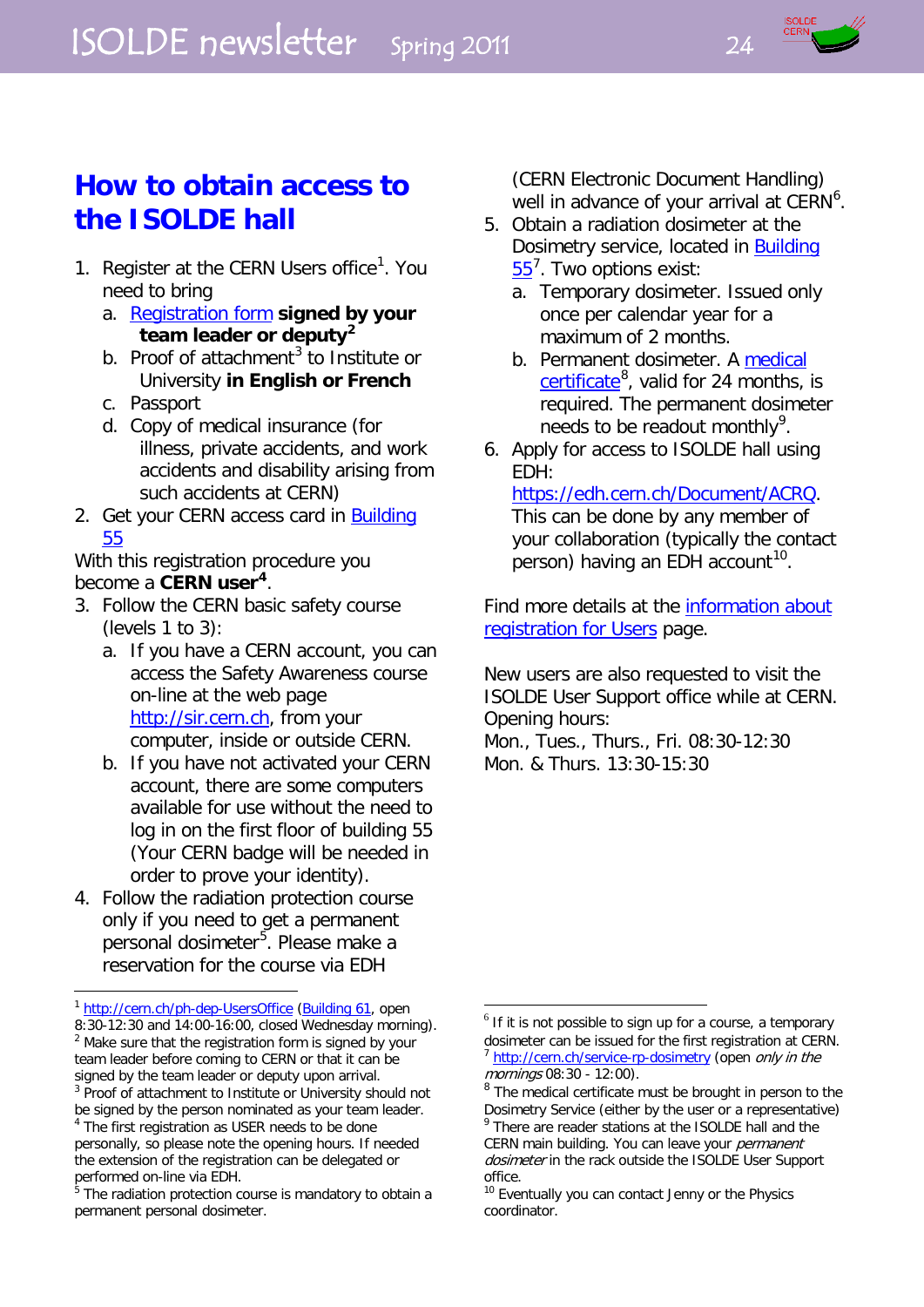# ISOLDE newsletter Spring 2011 25



# **Contact information**

# **ISOLDE User Support**

Jenny Weterings [Jennifer.Weterings@cern.ch](mailto:isolde.secretariat@cern.ch) +41 22 767 5828

## **Chair of the ISCC**

Maria Jose Gª Borge [borge@iem.cfmac.csic.es](mailto:borge@iem.cfmac.csic.es) +34 91 59 01 614

# **Chair of the INTC**

Peter Butler [peter.butler@liverpool.ac.uk](mailto:peter.butler@liverpool.ac.uk) +44 151 794 3443

## **ISOLDE Physics Section Leader**

Yorick Blumenfeld [Yorick.Blumenfeld@cern.ch](mailto:Yorick.Blumenfeld@cern.ch) +41 22 767 5825

#### **ISOLDE Physics Coordinator**

Magdalena Kowalska [Magdalena.Kowalska@cern.ch](mailto:Magdalena.Kowalska@cern.ch) +41 22 767 3809

# **ISOLDE Technical Coordinator**

Richard Catherall [Richard.Catherall@cern.ch](mailto:Richard.Catherall@cern.ch) +41 22 767 1741

# **HIE-ISOLDE Project Leader**

Yacine Kadi [Yacine.Kadi@cern.ch](mailto:Yacine.Kadi@cern.ch) +41 22 767 9569

More contact information at [https://isolde.web.cern.ch/ISOLDE/default2.php](https://isolde.web.cern.ch/ISOLDE/default2.php?index=index/groupindex.htm&main=group/contacts.php) [?index=index/groupindex.htm&main=group/con](https://isolde.web.cern.ch/ISOLDE/default2.php?index=index/groupindex.htm&main=group/contacts.php) [tacts.php](https://isolde.web.cern.ch/ISOLDE/default2.php?index=index/groupindex.htm&main=group/contacts.php) and at [https://isolde.web.cern.ch/ISOLDE/default2.php](https://isolde.web.cern.ch/ISOLDE/default2.php?index=index/groupindex.htm&main=group/places.php) [?index=index/groupindex.htm&main=group/pla](https://isolde.web.cern.ch/ISOLDE/default2.php?index=index/groupindex.htm&main=group/places.php) [ces.php](https://isolde.web.cern.ch/ISOLDE/default2.php?index=index/groupindex.htm&main=group/places.php)